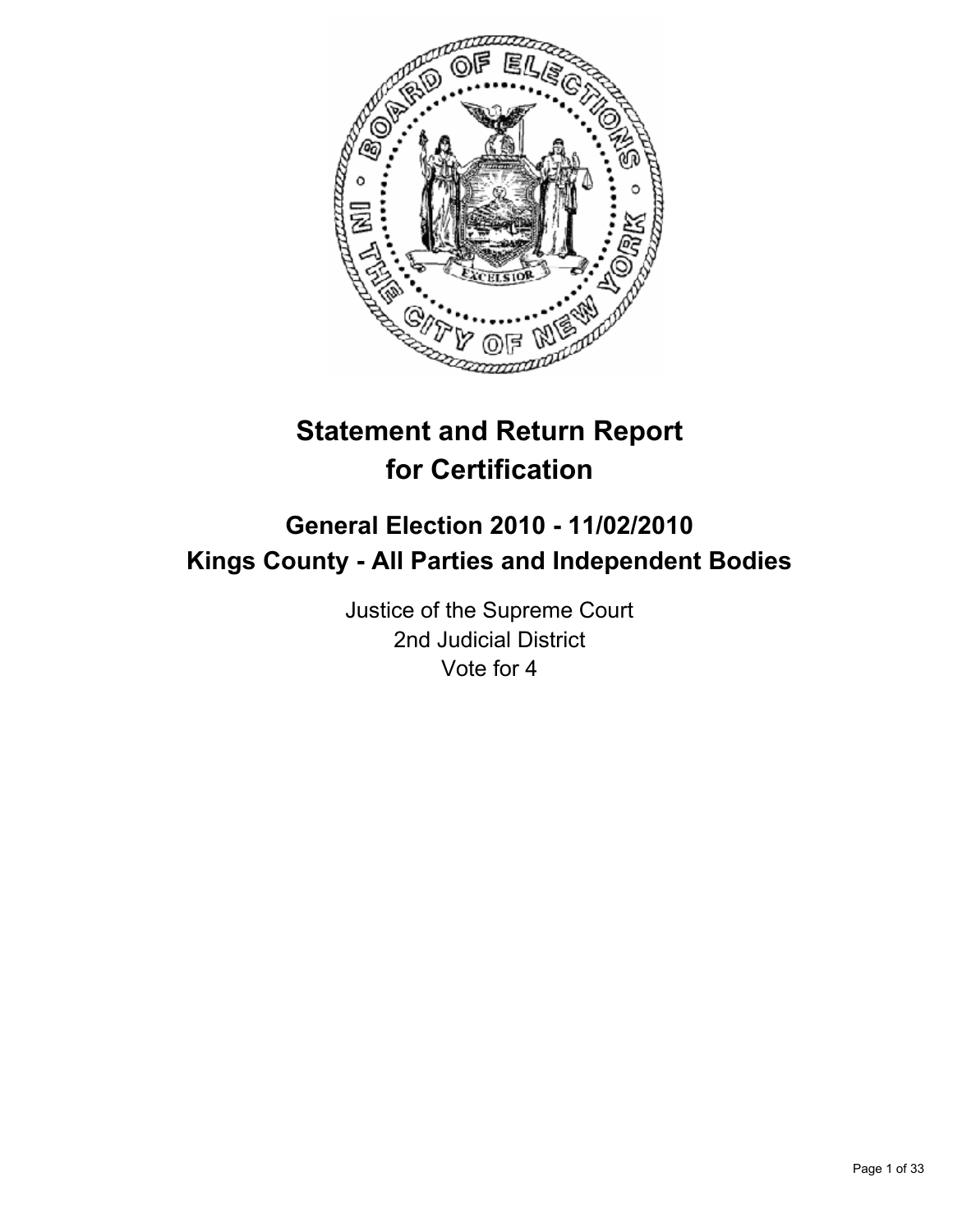

| <b>PUBLIC COUNTER</b>                  | 19,776       |
|----------------------------------------|--------------|
| <b>EMERGENCY</b>                       | 79           |
| ABSENTEE/MILITARY                      | 240          |
| <b>AFFIDAVIT</b>                       | 534          |
| <b>Total Ballots</b>                   | 20,659       |
| DEBORAH A DOWLING (DEMOCRATIC)         | 15,361       |
| DEBORAH A DOWLING (REPUBLICAN)         | 765          |
| DEBORAH A DOWLING (CONSERVATIVE)       | 125          |
| KENNETH D SCHAEFFER (WORKING FAMILIES) | 996          |
| FRANCOIS A RIVERA (DEMOCRATIC)         | 13,156       |
| FRANCOIS A RIVERA (REPUBLICAN)         | 731          |
| JAMES P DOMAGALSKI (CONSERVATIVE)      | 130          |
| ELON HARPAZ (WORKING FAMILIES)         | 721          |
| SYLVIA G ASH (DEMOCRATIC)              | 12,727       |
| SYLVIA G ASH (REPUBLICAN)              | 673          |
| GIOVANNI P SILVAGNI (CONSERVATIVE)     | 135          |
| AMY S YOUNG (WORKING FAMILIES)         | 904          |
| JEFFREY S SUNSHINE (DEMOCRATIC)        | 12,111       |
| JEFFREY S SUNSHINE (REPUBLICAN)        | 609          |
| JEFFREY S SUNSHINE (CONSERVATIVE)      | 132          |
| ALTON MADDOX (WRITE-IN)                | 1            |
| BETTY WILLIAMS (WRITE-IN)              | $\mathbf{1}$ |
| MARVA KING SMITH (WRITE-IN)            | $\mathbf{1}$ |
| RENEE HAYNES (WRITE-IN)                | 4            |
| SIMONE HAWKINS (WRITE-IN)              | $\mathbf{1}$ |
| <b>Total Votes</b>                     | 59,284       |
| Unrecorded                             | 23.352       |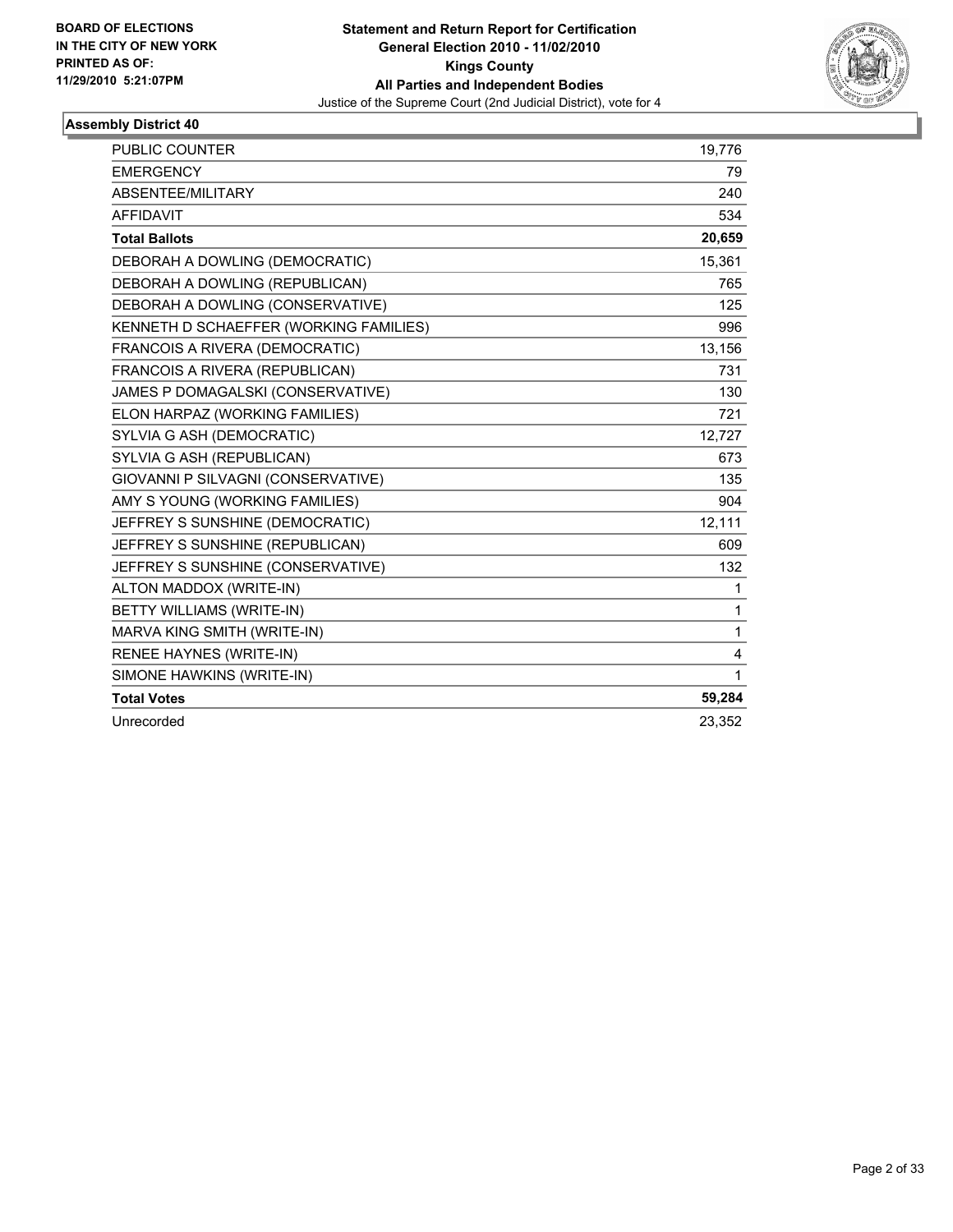

| <b>PUBLIC COUNTER</b>                  | 22,546         |
|----------------------------------------|----------------|
| <b>EMERGENCY</b>                       | 0              |
| ABSENTEE/MILITARY                      | 424            |
| <b>AFFIDAVIT</b>                       | 312            |
| <b>Total Ballots</b>                   | 23,371         |
| DEBORAH A DOWLING (DEMOCRATIC)         | 13,483         |
| DEBORAH A DOWLING (REPUBLICAN)         | 4,612          |
| DEBORAH A DOWLING (CONSERVATIVE)       | 733            |
| KENNETH D SCHAEFFER (WORKING FAMILIES) | 1,037          |
| FRANCOIS A RIVERA (DEMOCRATIC)         | 12,076         |
| FRANCOIS A RIVERA (REPUBLICAN)         | 4,027          |
| JAMES P DOMAGALSKI (CONSERVATIVE)      | 1,089          |
| ELON HARPAZ (WORKING FAMILIES)         | 813            |
| SYLVIA G ASH (DEMOCRATIC)              | 11,999         |
| SYLVIA G ASH (REPUBLICAN)              | 3,985          |
| GIOVANNI P SILVAGNI (CONSERVATIVE)     | 1,125          |
| AMY S YOUNG (WORKING FAMILIES)         | 945            |
| JEFFREY S SUNSHINE (DEMOCRATIC)        | 11,725         |
| JEFFREY S SUNSHINE (REPUBLICAN)        | 4,068          |
| JEFFREY S SUNSHINE (CONSERVATIVE)      | 811            |
| ARTHUR SISSER (WRITE-IN)               | 1              |
| BETH KENNELLY (WRITE-IN)               | 1              |
| CHARLES FINKELSTEIN (WRITE-IN)         | 1              |
| D DUCK (WRITE-IN)                      | 1              |
| DANIEL L FELDMAN (WRITE-IN)            | 1              |
| DONALD KENNELLY (WRITE-IN)             | 1              |
| ELIOT L SPITZER (WRITE-IN)             | 1              |
| H HOUND (WRITE-IN)                     | 1              |
| <b>ISRAEL GLASSER (WRITE-IN)</b>       | 1              |
| LADY GAGA (WRITE-IN)                   | 1              |
| MASHE HERZBERG (WRITE-IN)              | $\mathbf{1}$   |
| SEAN O'BRIEN (WRITE-IN)                | 1              |
| W FLINTSTONE (WRITE-IN)                | 1              |
| WILLIAM A COLTON (WRITE-IN)            | $\overline{2}$ |
| <b>Total Votes</b>                     | 72,543         |
| Unrecorded                             | 20,941         |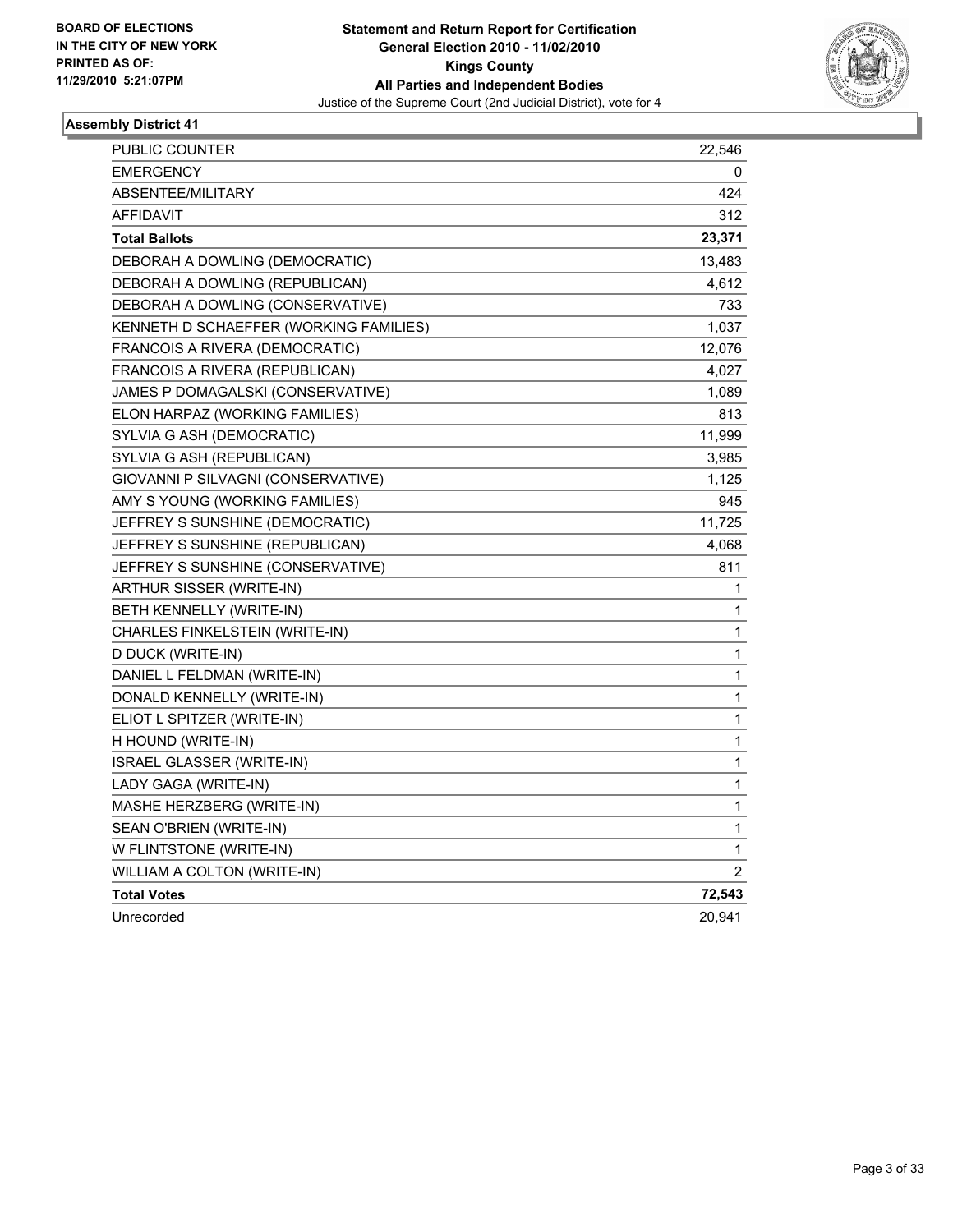

| PUBLIC COUNTER                         | 18,342                  |
|----------------------------------------|-------------------------|
| <b>EMERGENCY</b>                       | 36                      |
| ABSENTEE/MILITARY                      | 256                     |
| AFFIDAVIT                              | 428                     |
| <b>Total Ballots</b>                   | 19,166                  |
| DEBORAH A DOWLING (DEMOCRATIC)         | 13,063                  |
| DEBORAH A DOWLING (REPUBLICAN)         | 1,452                   |
| DEBORAH A DOWLING (CONSERVATIVE)       | 287                     |
| KENNETH D SCHAEFFER (WORKING FAMILIES) | 1,480                   |
| FRANCOIS A RIVERA (DEMOCRATIC)         | 11,600                  |
| FRANCOIS A RIVERA (REPUBLICAN)         | 1,340                   |
| JAMES P DOMAGALSKI (CONSERVATIVE)      | 330                     |
| ELON HARPAZ (WORKING FAMILIES)         | 1,255                   |
| SYLVIA G ASH (DEMOCRATIC)              | 11,619                  |
| SYLVIA G ASH (REPUBLICAN)              | 1,327                   |
| GIOVANNI P SILVAGNI (CONSERVATIVE)     | 330                     |
| AMY S YOUNG (WORKING FAMILIES)         | 1,396                   |
| JEFFREY S SUNSHINE (DEMOCRATIC)        | 11,387                  |
| JEFFREY S SUNSHINE (REPUBLICAN)        | 1,319                   |
| JEFFREY S SUNSHINE (CONSERVATIVE)      | 316                     |
| ALEX GOLDENBERG (WRITE-IN)             | 1                       |
| <b>BRIAN COSGLOVE (WRITE-IN)</b>       | 1                       |
| <b>GEOFF GOLDSON (WRITE-IN)</b>        | 1                       |
| JUDGE JUDY (WRITE-IN)                  | 1                       |
| JUDITH KATE (WRITE-IN)                 | 1                       |
| LISA KUTUN (WRITE-IN)                  | 1                       |
| LISA WATSON (WRITE-IN)                 | $\mathbf{1}$            |
| MARK FRIEDMAN (WRITE-IN)               | $\overline{\mathbf{c}}$ |
| PETER KINOY (WRITE-IN)                 | $\mathbf{1}$            |
| PINNY HELLER (WRITE-IN)                | 1                       |
| <b>Total Votes</b>                     | 58,512                  |
| Unrecorded                             | 18,152                  |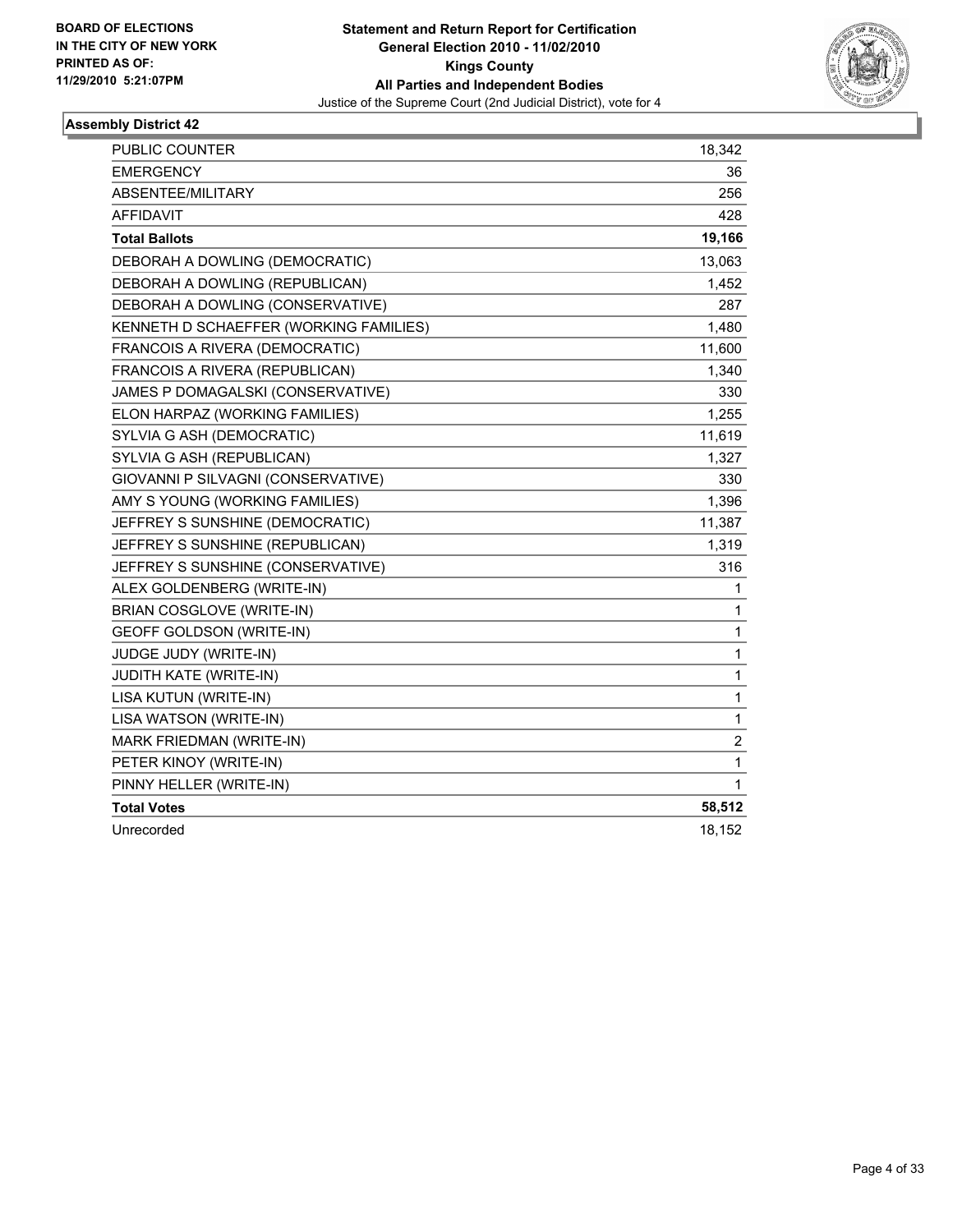

| <b>PUBLIC COUNTER</b>                  | 20,734                  |
|----------------------------------------|-------------------------|
| <b>EMERGENCY</b>                       | 3                       |
| ABSENTEE/MILITARY                      | 363                     |
| <b>AFFIDAVIT</b>                       | 472                     |
| <b>Total Ballots</b>                   | 21,648                  |
| DEBORAH A DOWLING (DEMOCRATIC)         | 15,511                  |
| DEBORAH A DOWLING (REPUBLICAN)         | 1,149                   |
| DEBORAH A DOWLING (CONSERVATIVE)       | 309                     |
| KENNETH D SCHAEFFER (WORKING FAMILIES) | 1,541                   |
| FRANCOIS A RIVERA (DEMOCRATIC)         | 13,646                  |
| FRANCOIS A RIVERA (REPUBLICAN)         | 1,048                   |
| JAMES P DOMAGALSKI (CONSERVATIVE)      | 392                     |
| ELON HARPAZ (WORKING FAMILIES)         | 1,382                   |
| SYLVIA G ASH (DEMOCRATIC)              | 13,716                  |
| SYLVIA G ASH (REPUBLICAN)              | 1,030                   |
| GIOVANNI P SILVAGNI (CONSERVATIVE)     | 378                     |
| AMY S YOUNG (WORKING FAMILIES)         | 1,531                   |
| JEFFREY S SUNSHINE (DEMOCRATIC)        | 13,095                  |
| JEFFREY S SUNSHINE (REPUBLICAN)        | 1,006                   |
| JEFFREY S SUNSHINE (CONSERVATIVE)      | 328                     |
| FELA KUTI (WRITE-IN)                   | 1                       |
| FELE KUTI (WRITE-IN)                   | 1                       |
| <b>GROUCHO MARK (WRITE-IN)</b>         | 1                       |
| GROUCHO MAXX (WRITE-IN)                | 1                       |
| JOHN COLTRANE (WRITE-IN)               | $\mathbf{1}$            |
| PETE SEEGER (WRITE-IN)                 | 1                       |
| PETE SERGER (WRITE-IN)                 | 1                       |
| TERRI WILSON (WRITE-IN)                | $\overline{\mathbf{c}}$ |
| WENDY ALLEN (WRITE-IN)                 | $\mathbf{1}$            |
| WOODY ALLEN (WRITE-IN)                 | 1                       |
| <b>Total Votes</b>                     | 66,073                  |
| Unrecorded                             | 20,519                  |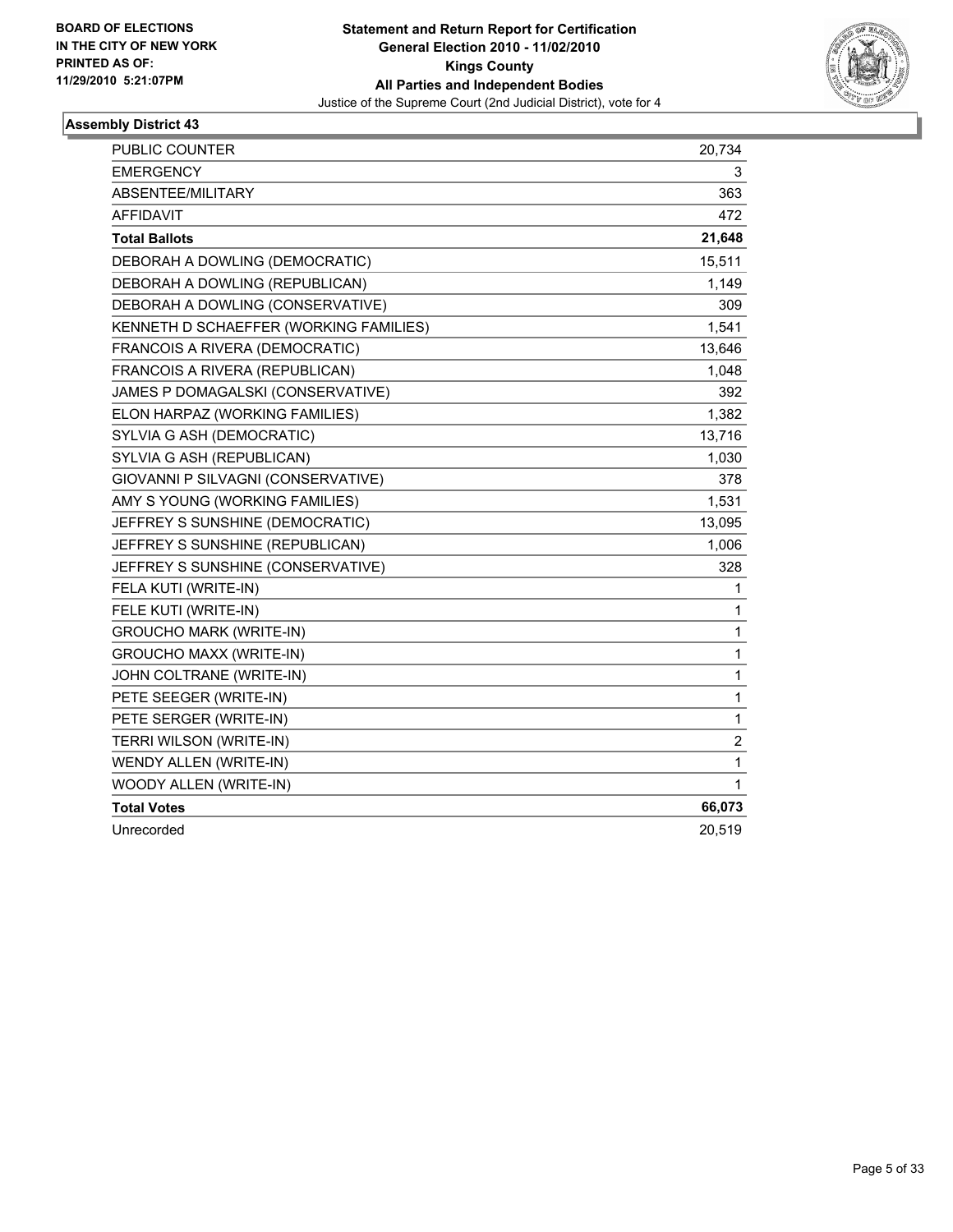

| PUBLIC COUNTER                         | 23,054 |
|----------------------------------------|--------|
| <b>EMERGENCY</b>                       | 0      |
| ABSENTEE/MILITARY                      | 474    |
| <b>AFFIDAVIT</b>                       | 557    |
| <b>Total Ballots</b>                   | 24,263 |
| DEBORAH A DOWLING (DEMOCRATIC)         | 12,627 |
| DEBORAH A DOWLING (REPUBLICAN)         | 3,577  |
| DEBORAH A DOWLING (CONSERVATIVE)       | 726    |
| KENNETH D SCHAEFFER (WORKING FAMILIES) | 4,227  |
| FRANCOIS A RIVERA (DEMOCRATIC)         | 11,691 |
| FRANCOIS A RIVERA (REPUBLICAN)         | 3,205  |
| JAMES P DOMAGALSKI (CONSERVATIVE)      | 1,031  |
| ELON HARPAZ (WORKING FAMILIES)         | 3,889  |
| SYLVIA G ASH (DEMOCRATIC)              | 11,650 |
| SYLVIA G ASH (REPUBLICAN)              | 3,141  |
| GIOVANNI P SILVAGNI (CONSERVATIVE)     | 997    |
| AMY S YOUNG (WORKING FAMILIES)         | 4,232  |
| JEFFREY S SUNSHINE (DEMOCRATIC)        | 12,158 |
| JEFFREY S SUNSHINE (REPUBLICAN)        | 3,215  |
| JEFFREY S SUNSHINE (CONSERVATIVE)      | 805    |
| ALAN SHORE (WRITE-IN)                  | 1      |
| ALFRED E NEWMAN (WRITE-IN)             | 1      |
| BRET FAVRE (WRITE-IN)                  | 1      |
| BRIAN JENKINS (WRITE-IN)               | 1      |
| CHALKY WHITE (WRITE-IN)                | 1      |
| DANICL ROBERT (WRITE-IN)               | 1      |
| DEBURAN KATZNELSON (WRITE-IN)          | 1      |
| ED KOCH (WRITE-IN)                     | 1      |
| FISCUS TREE (WRITE-IN)                 | 1      |
| FUHRER WILLAMSBURG (WRITE-IN)          | 1      |
| <b>GLEN E SINGER (WRITE-IN)</b>        | 2      |
| <b>GLORIA MATTERA (WRITE-IN)</b>       | 1      |
| HARRY HACK (WRITE-IN)                  | 1      |
| HARVEY DENT (WRITE-IN)                 | 1      |
| HENRIEMAN HACK (WRITE-IN)              | 1      |
| HONEY HACK (WRITE-IN)                  | 1      |
| HUNK HACK (WRITE-IN)                   | 1      |
| JIMMY CORRIGAN (WRITE-IN)              | 1      |
| JIMMY MCMILLAN (WRITE-IN)              | 1      |
| JOE HILL (WRITE-IN)                    | 1      |
| JOHN M HOLT (WRITE-IN)                 | 1      |
| JOHN STEWART (WRITE-IN)                | 1      |
| JON STEWART (WRITE-IN)                 | 1      |
| JONAMON GARCES (WRITE-IN)              | 1      |
| JORDAN LINT (WRITE-IN)                 | 1      |
| JUDGE JUDY (WRITE-IN)                  | 1      |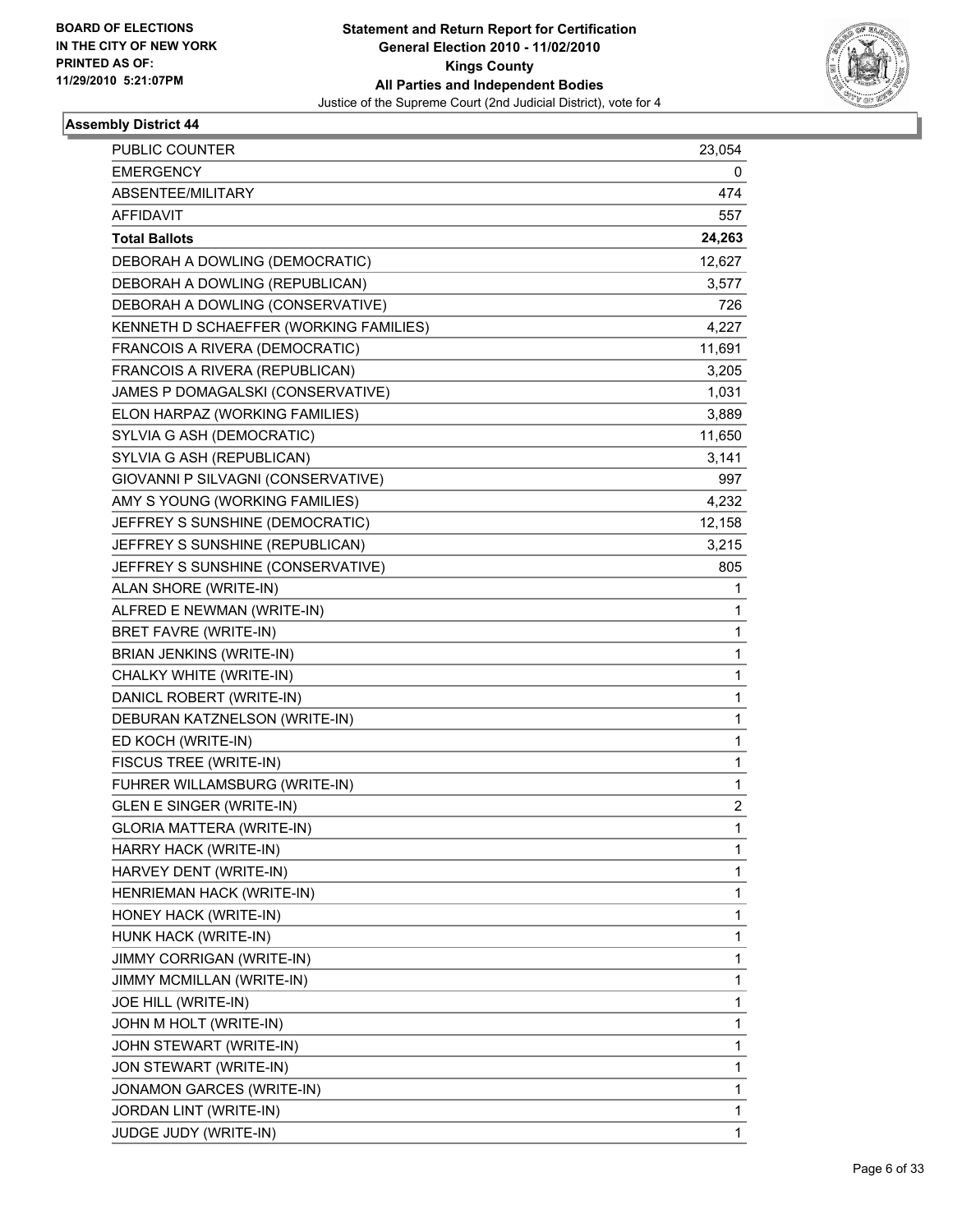

| LEO KREISNER (WRITE-IN)           | 1              |
|-----------------------------------|----------------|
| LUCRETIA JOHN (WRITE-IN)          | 1              |
| MARGARITA LOPEZ TORRES (WRITE-IN) | 1              |
| MARTY MARKOWITZ (WRITE-IN)        | 1              |
| MICHAEL BAEL (WRITE-IN)           | 1              |
| MICHAEL HILLER (WRITE-IN)         | $\overline{2}$ |
| MINNIE MOUSE (WRITE-IN)           | 1              |
| NOACH DEAR (WRITE-IN)             | $\overline{2}$ |
| NORMAN SIEGEL (WRITE-IN)          | 1              |
| <b>OWEN MARSHALL (WRITE-IN)</b>   | 1              |
| PEIRS DROMS (WRITE-IN)            | 1              |
| PERRY MASON (WRITE-IN)            | 1              |
| PUTTY GRAY (WRITE-IN)             | 1              |
| RICHARD HULEY (WRITE-IN)          | 1              |
| RUDOLPH GIULIANI (WRITE-IN)       | 1              |
| <b>RUSTY BROWN (WRITE-IN)</b>     | 1              |
| SHABSI GANZWEIG (WRITE-IN)        | $\overline{2}$ |
| SUSIE MOONBEAM (WRITE-IN)         | 1              |
| TOM SHIELDS (WRITE-IN)            | 1              |
| VINCENT MANTOSCIE (WRITE-IN)      | 1              |
| <b>Total Votes</b>                | 77,221         |
| Unrecorded                        | 19,831         |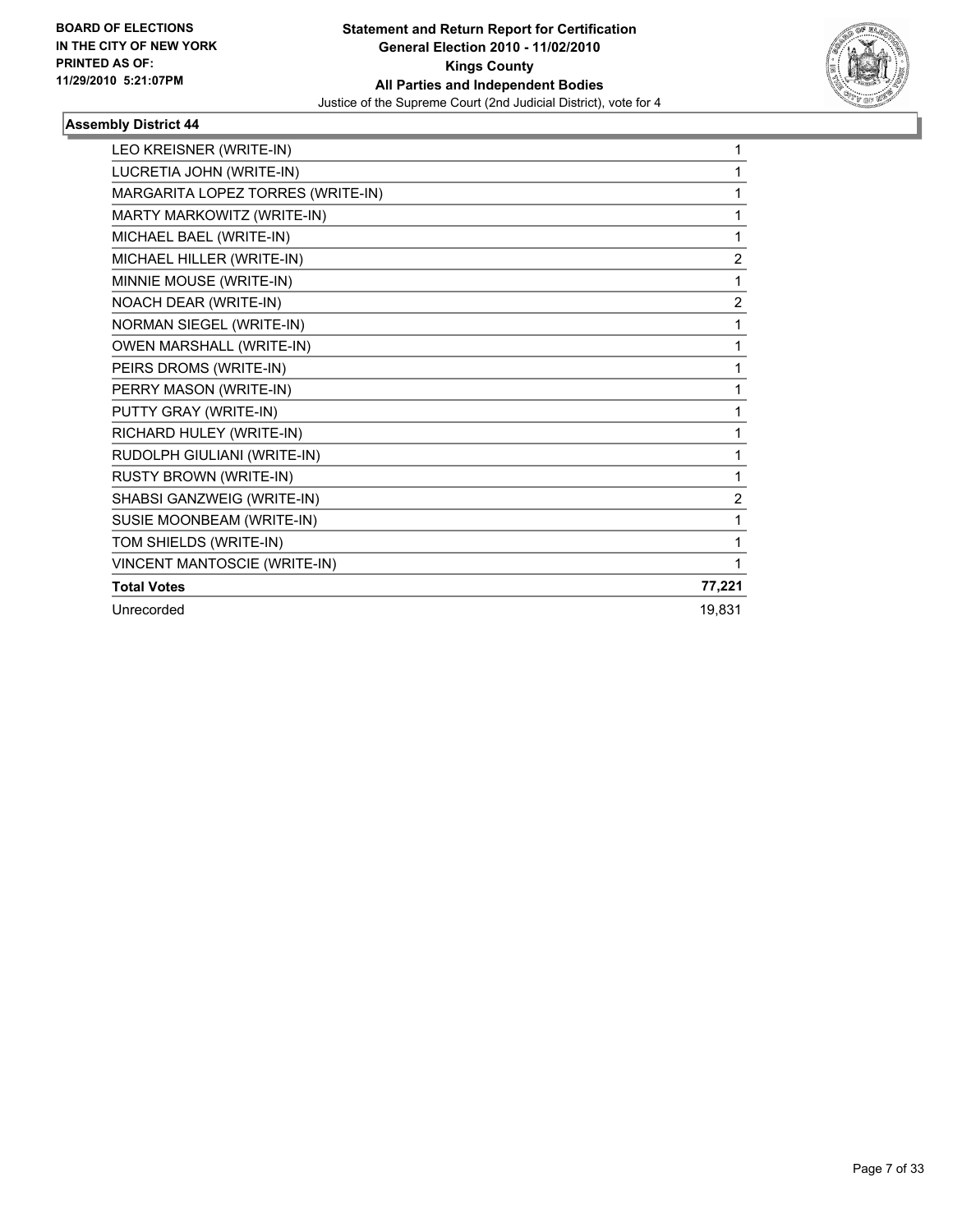

| PUBLIC COUNTER<br><b>EMERGENCY</b>     | 16,618<br>3    |
|----------------------------------------|----------------|
| ABSENTEE/MILITARY                      | 475            |
| <b>AFFIDAVIT</b>                       | 218            |
| <b>Total Ballots</b>                   | 17,406         |
| DEBORAH A DOWLING (DEMOCRATIC)         | 5,645          |
| DEBORAH A DOWLING (REPUBLICAN)         | 6,703          |
| DEBORAH A DOWLING (CONSERVATIVE)       | 991            |
| KENNETH D SCHAEFFER (WORKING FAMILIES) | 746            |
| FRANCOIS A RIVERA (DEMOCRATIC)         | 4,951          |
| FRANCOIS A RIVERA (REPUBLICAN)         | 5,888          |
| JAMES P DOMAGALSKI (CONSERVATIVE)      | 1,384          |
| ELON HARPAZ (WORKING FAMILIES)         | 533            |
| SYLVIA G ASH (DEMOCRATIC)              | 4,985          |
| SYLVIA G ASH (REPUBLICAN)              | 5,899          |
| GIOVANNI P SILVAGNI (CONSERVATIVE)     | 1,404          |
| AMY S YOUNG (WORKING FAMILIES)         | 566            |
| JEFFREY S SUNSHINE (DEMOCRATIC)        | 5,124          |
| JEFFREY S SUNSHINE (REPUBLICAN)        | 5,935          |
| JEFFREY S SUNSHINE (CONSERVATIVE)      | 1,063          |
| ALAN LEVY (WRITE-IN)                   | 1              |
| ALFRED E NEWMAN (WRITE-IN)             | 1              |
| BRIAN BURSLYN (WRITE-IN)               | 1              |
| CARY NOSOWITZ (WRITE-IN)               | 1              |
| DAN DONOVAN (WRITE-IN)                 | 1              |
| DAVID LEVY (WRITE-IN)                  | 1              |
| EDDIE RAHMEY (WRITE-IN)                | 1              |
| ELAN NARPAZ (WRITE-IN)                 | 1              |
| ELVZER KOWALSKY (WRITE-IN)             | 1              |
| FRANK FASULL (WRITE-IN)                | 1              |
| <b>GRACE LEVY (WRITE-IN)</b>           | 1              |
| IAN D GIRSHEK (WRITE-IN)               | 6              |
| IRVING TRENCH (WRITE-IN)               | 1              |
| JACK TRADA (WRITE-IN)                  | 1              |
| JACKE RAHMEY (WRITE-IN)                | 1              |
| JOHN WILSON CORTES (WRITE-IN)          | 1              |
| JUDY LEVY (WRITE-IN)                   | 1              |
| JUNIOR PERSILO (WRITE-IN)              | 1              |
| MATTHEW E RESNICK (WRITE-IN)           | 1              |
| MIRA KHAVYLYA (WRITE-IN)               | 1              |
| NIASAN DAVIS (WRITE-IN)                | 1              |
| NOACH DEAR (WRITE-IN)                  | $\overline{c}$ |
| RAYMOND LEVY (WRITE-IN)                | 2              |
| SAIDA JOARDER (WRITE-IN)               | 1.             |
| <b>Total Votes</b>                     | 51,848         |
| Unrecorded                             | 17,776         |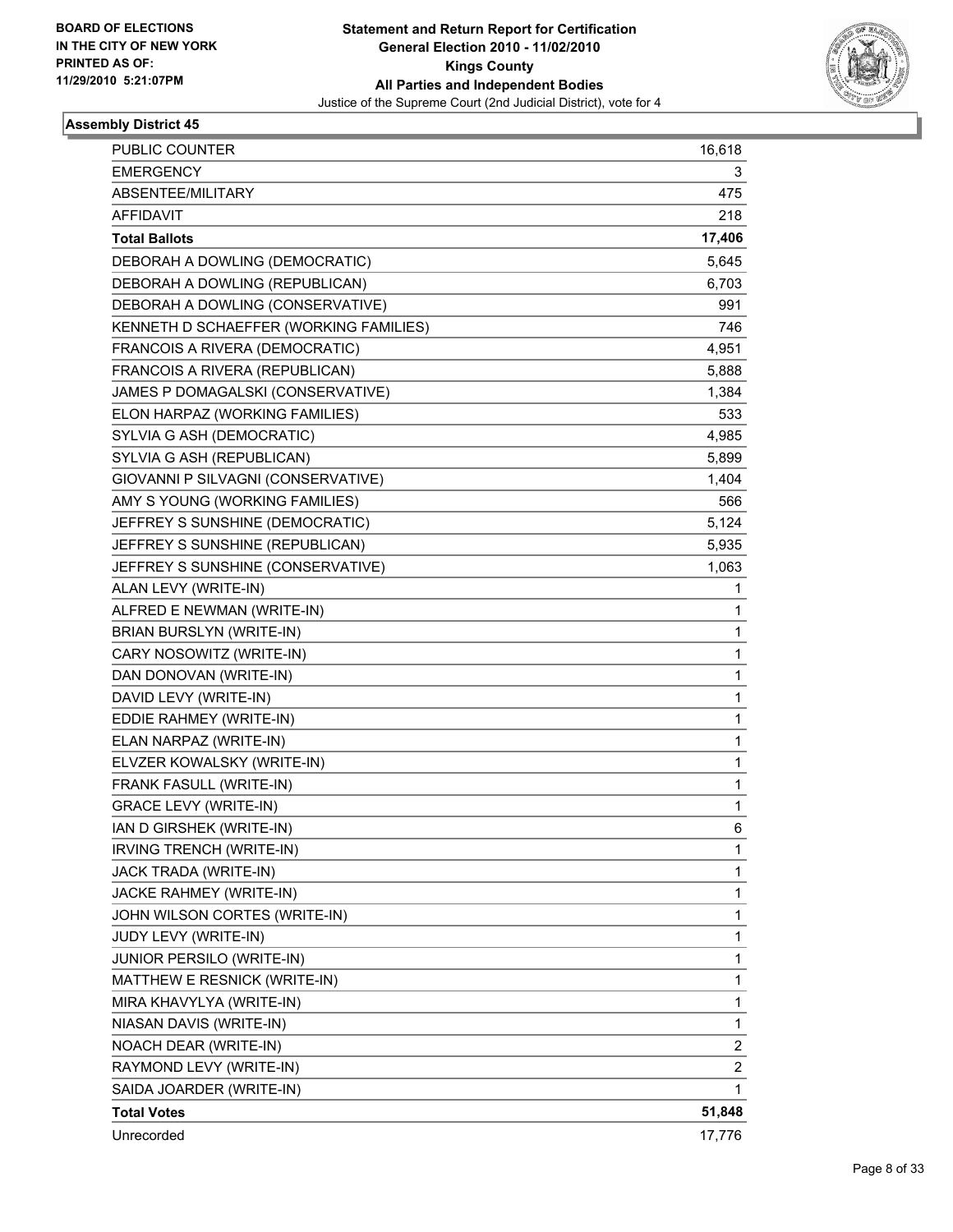

| PUBLIC COUNTER                         | 18,630 |
|----------------------------------------|--------|
| <b>EMERGENCY</b>                       | 9      |
| ABSENTEE/MILITARY                      | 574    |
| <b>AFFIDAVIT</b>                       | 321    |
| <b>Total Ballots</b>                   | 19,609 |
| DEBORAH A DOWLING (DEMOCRATIC)         | 8,337  |
| DEBORAH A DOWLING (REPUBLICAN)         | 5,961  |
| DEBORAH A DOWLING (CONSERVATIVE)       | 801    |
| KENNETH D SCHAEFFER (WORKING FAMILIES) | 881    |
| FRANCOIS A RIVERA (DEMOCRATIC)         | 7,368  |
| FRANCOIS A RIVERA (REPUBLICAN)         | 5,016  |
| JAMES P DOMAGALSKI (CONSERVATIVE)      | 1,209  |
| ELON HARPAZ (WORKING FAMILIES)         | 649    |
| SYLVIA G ASH (DEMOCRATIC)              | 7,221  |
| SYLVIA G ASH (REPUBLICAN)              | 4,887  |
| GIOVANNI P SILVAGNI (CONSERVATIVE)     | 1,232  |
| AMY S YOUNG (WORKING FAMILIES)         | 774    |
| JEFFREY S SUNSHINE (DEMOCRATIC)        | 7,185  |
| JEFFREY S SUNSHINE (REPUBLICAN)        | 4,968  |
| JEFFREY S SUNSHINE (CONSERVATIVE)      | 877    |
| BIOLA JESE (WRITE-IN)                  | 1      |
| CARL KRUGER (WRITE-IN)                 | 1      |
| DAN HAGERVIK (WRITE-IN)                | 1      |
| DAN RATHER (WRITE-IN)                  | 1      |
| HARRIETT THOMAS (WRITE-IN)             | 1      |
| HILLARY IROFF (WRITE-IN)               | 1      |
| HOWARD MENDELSOTTN (WRITE-IN)          | 1      |
| JERRY AMALFITANO (WRITE-IN)            | 1      |
| JESSICA MENDELSOTTN (WRITE-IN)         | 1      |
| JOE BELLO (WRITE-IN)                   | 1      |
| JOHN VESSEY (WRITE-IN)                 | 1      |
| LEONARD WEINGLASS (WRITE-IN)           | 1      |
| LISA GALAIS (WRITE-IN)                 | 1      |
| NAVEED MOHAMMAD (WRITE-IN)             | 1      |
| NORMAN THOMAS (WRITE-IN)               | 1      |
| SUSAN L CORE (WRITE-IN)                | 1      |
| TUM MOOGAN (WRITE-IN)                  | 1      |
| <b>Total Votes</b>                     | 57,383 |
| Unrecorded                             | 21,053 |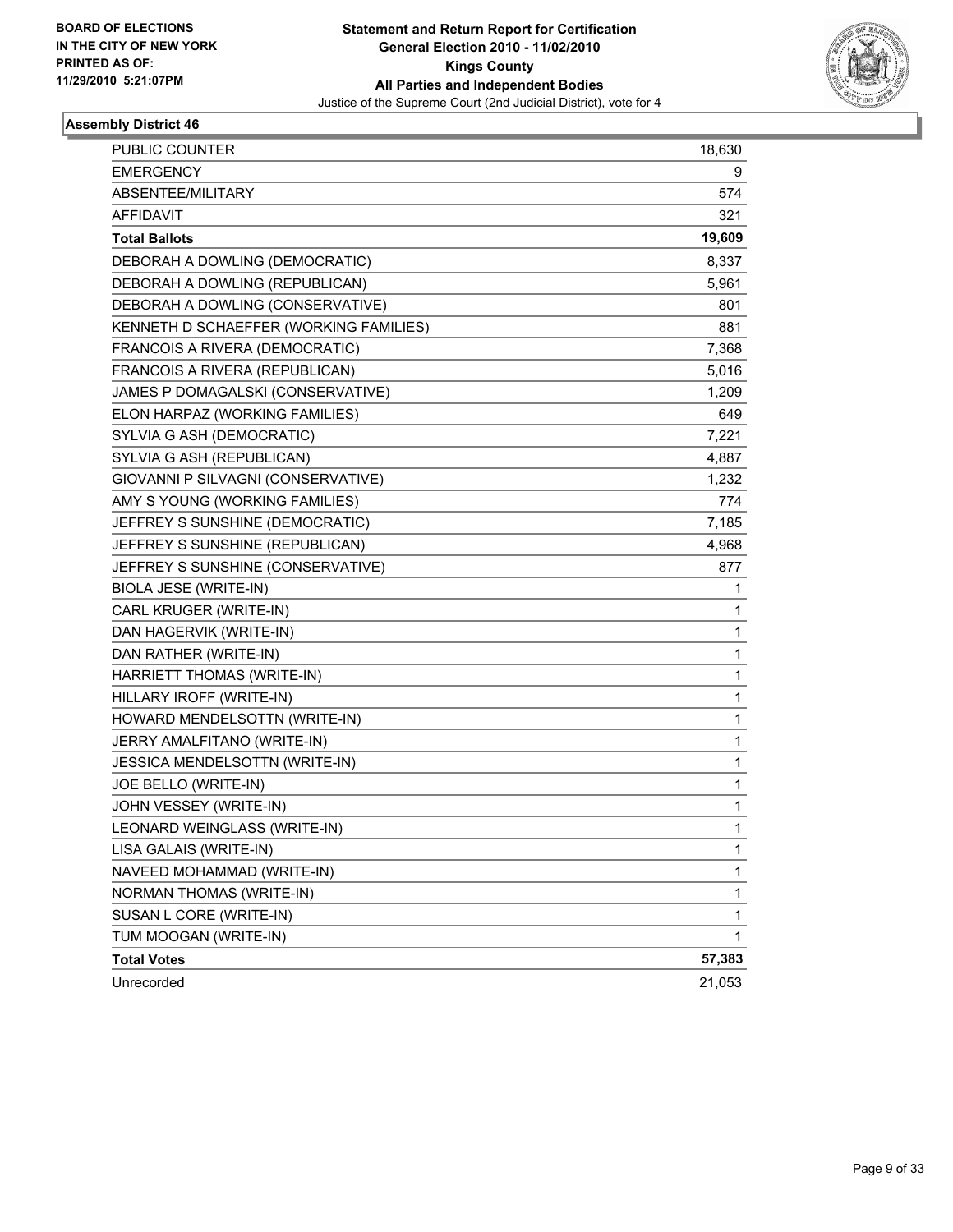

| PUBLIC COUNTER                         | 13,873       |
|----------------------------------------|--------------|
| <b>EMERGENCY</b>                       | 0            |
| ABSENTEE/MILITARY                      | 369          |
| <b>AFFIDAVIT</b>                       | 205          |
| <b>Total Ballots</b>                   | 14,508       |
| DEBORAH A DOWLING (DEMOCRATIC)         | 5,460        |
| DEBORAH A DOWLING (REPUBLICAN)         | 4,800        |
| DEBORAH A DOWLING (CONSERVATIVE)       | 604          |
| KENNETH D SCHAEFFER (WORKING FAMILIES) | 541          |
| FRANCOIS A RIVERA (DEMOCRATIC)         | 4,776        |
| FRANCOIS A RIVERA (REPUBLICAN)         | 4,114        |
| JAMES P DOMAGALSKI (CONSERVATIVE)      | 903          |
| ELON HARPAZ (WORKING FAMILIES)         | 364          |
| SYLVIA G ASH (DEMOCRATIC)              | 4,609        |
| SYLVIA G ASH (REPUBLICAN)              | 3,972        |
| GIOVANNI P SILVAGNI (CONSERVATIVE)     | 1,011        |
| AMY S YOUNG (WORKING FAMILIES)         | 496          |
| JEFFREY S SUNSHINE (DEMOCRATIC)        | 4,691        |
| JEFFREY S SUNSHINE (REPUBLICAN)        | 4,034        |
| JEFFREY S SUNSHINE (CONSERVATIVE)      | 658          |
| MIKHAIL SHEQHKER (WRITE-IN)            | 1            |
| <b>NOLAND EARL (WRITE-IN)</b>          | 1            |
| RALPH NADER (WRITE-IN)                 | $\mathbf{1}$ |
| <b>Total Votes</b>                     | 41,036       |
| Unrecorded                             | 16,996       |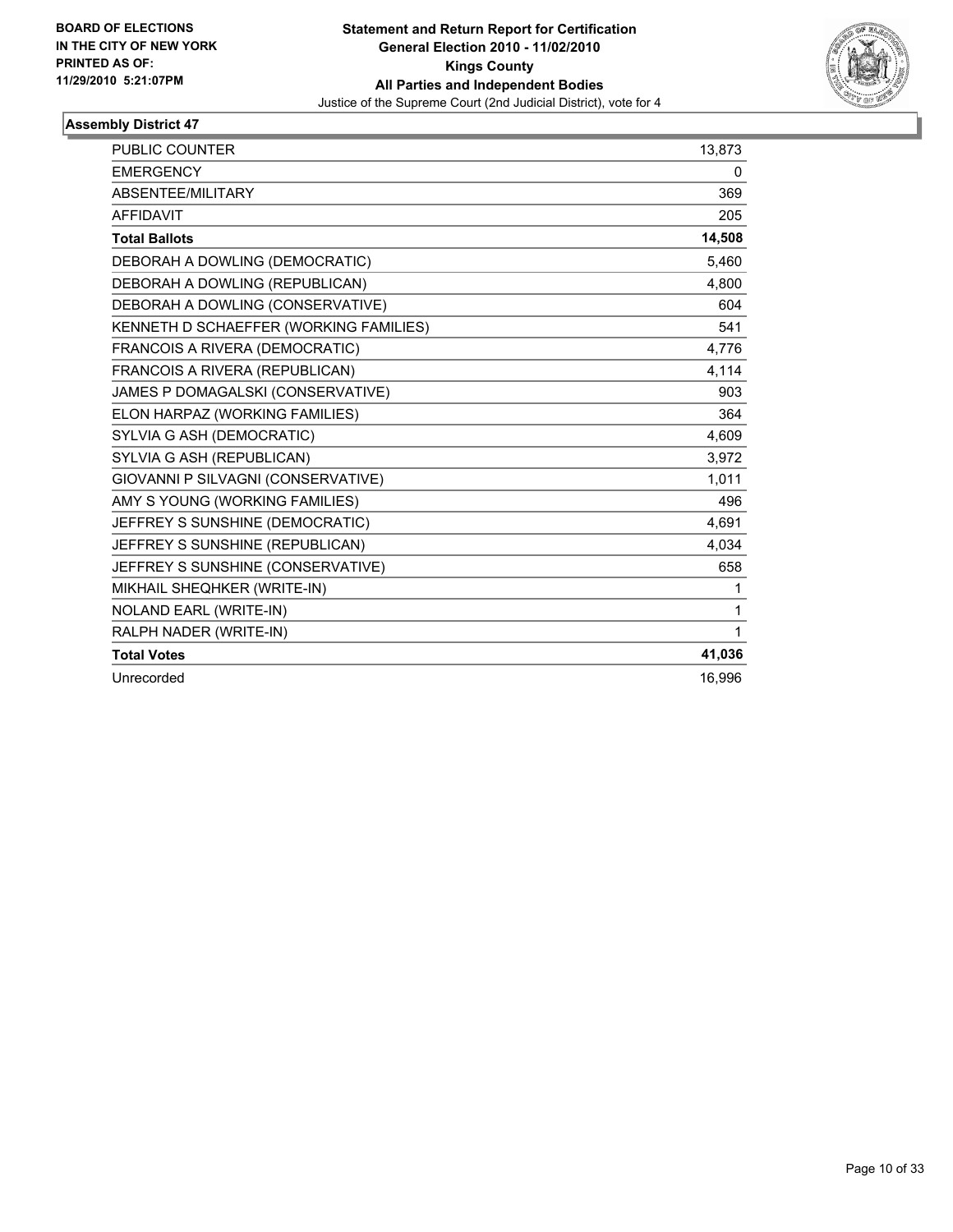

| PUBLIC COUNTER                         | 16,109         |
|----------------------------------------|----------------|
| <b>EMERGENCY</b>                       | 0              |
| ABSENTEE/MILITARY                      | 273            |
| <b>AFFIDAVIT</b>                       | 172            |
| <b>Total Ballots</b>                   | 16,735         |
| DEBORAH A DOWLING (DEMOCRATIC)         | 4,079          |
| DEBORAH A DOWLING (REPUBLICAN)         | 7,372          |
| DEBORAH A DOWLING (CONSERVATIVE)       | 1,195          |
| KENNETH D SCHAEFFER (WORKING FAMILIES) | 570            |
| FRANCOIS A RIVERA (DEMOCRATIC)         | 3,606          |
| FRANCOIS A RIVERA (REPUBLICAN)         | 6,719          |
| JAMES P DOMAGALSKI (CONSERVATIVE)      | 1,433          |
| ELON HARPAZ (WORKING FAMILIES)         | 362            |
| SYLVIA G ASH (DEMOCRATIC)              | 3,555          |
| SYLVIA G ASH (REPUBLICAN)              | 6,634          |
| GIOVANNI P SILVAGNI (CONSERVATIVE)     | 1,477          |
| AMY S YOUNG (WORKING FAMILIES)         | 402            |
| JEFFREY S SUNSHINE (DEMOCRATIC)        | 3,633          |
| JEFFREY S SUNSHINE (REPUBLICAN)        | 6,572          |
| JEFFREY S SUNSHINE (CONSERVATIVE)      | 1,248          |
| ABRAHAM BUCHINGER (WRITE-IN)           | 2              |
| ASHOKA JEGROO (WRITE-IN)               | 1              |
| AUTHOR GOLDBERG (WRITE-IN)             | 1              |
| BARACK OBAMA (WRITE-IN)                | 1              |
| BARAK OBAMA (WRITE-IN)                 | 1              |
| BARRY ROSENBERG (WRITE-IN)             | 1              |
| CHAIM GRENTURY (WRITE-IN)              | 1              |
| COLT SIKSHOOTER (WRITE-IN)             | 1              |
| ECKAM POOKAM (WRITE-IN)                | 2              |
| <b>ISREAL LIGHT (WRITE-IN)</b>         | 1              |
| J EDGAR HOOVE (WRITE-IN)               | 1              |
| JEFFREY KOING (WRITE-IN)               | 1              |
| JIMMY MCMILLIAN (WRITE-IN)             | 1              |
| JONATHAN HAYRS (WRITE-IN)              | 1              |
| LUCRETIA REGINA POTTER (WRITE-IN)      | 1              |
| <b>MESHALEN BAUER (WRITE-IN)</b>       | 1              |
| MOSHE HERTZOG (WRITE-IN)               | 4              |
| MOSHE SAULOWITZ (WRITE-IN)             | 2              |
| PAUL FRITSKY (WRITE-IN)                | $\overline{2}$ |
| RABBI JUDU LEVIN (WRITE-IN)            | 1              |
| SHAYA MARCUS (WRITE-IN)                | 1              |
| TODD DUYSSEN (WRITE-IN)                | 2              |
| VIVI ROSENBERG (WRITE-IN)              | 3              |
| YESASHAM KATZ (WRITE-IN)               | 1              |
| YONATON STEIF (WRITE-IN)               | 1              |
| <b>Total Votes</b>                     | 48,892         |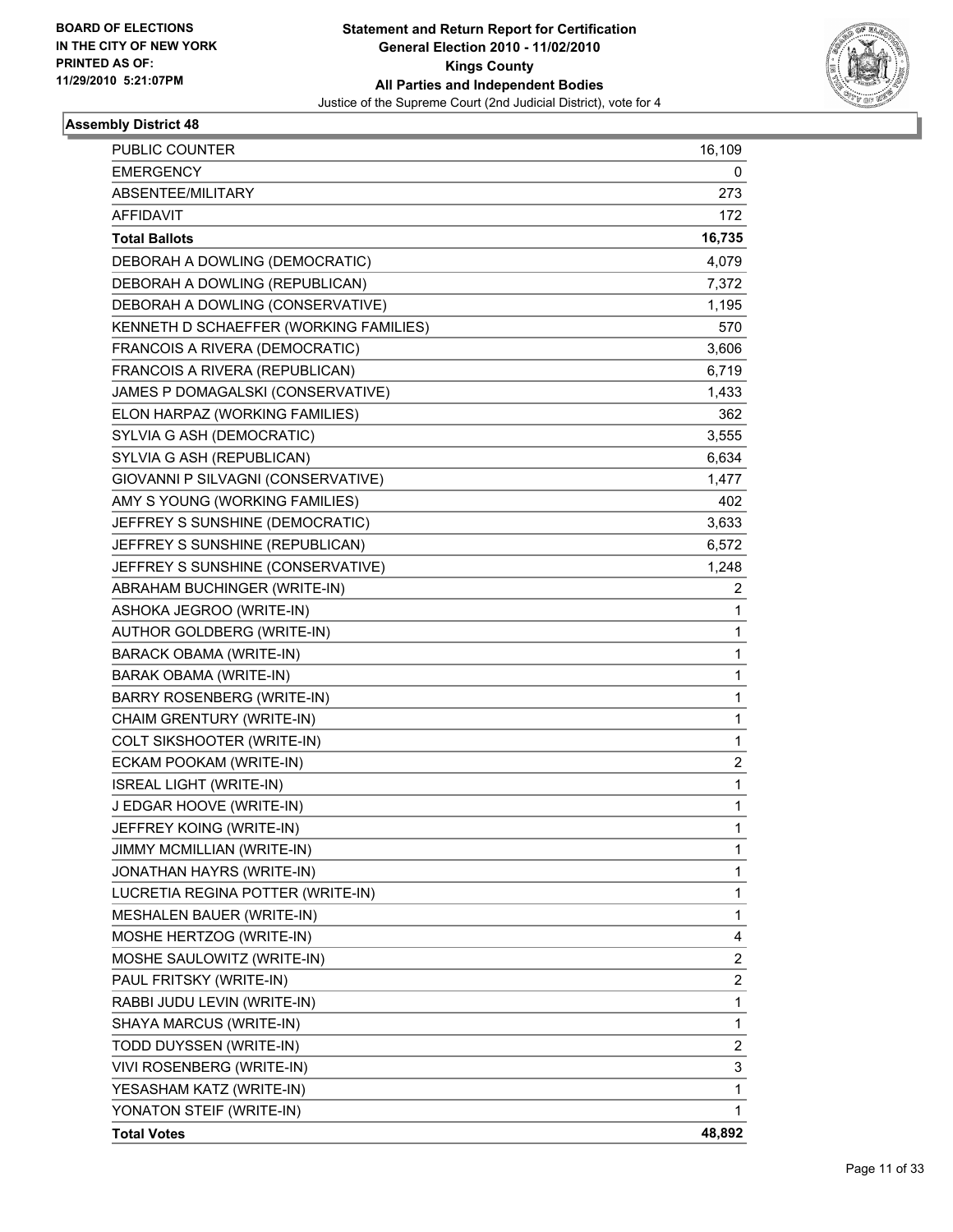

# Unrecorded 18,048

| <b>Assembly District 49</b>            |                |
|----------------------------------------|----------------|
| <b>PUBLIC COUNTER</b>                  | 12,779         |
| <b>EMERGENCY</b>                       | 0              |
| ABSENTEE/MILITARY                      | 318            |
| <b>AFFIDAVIT</b>                       | 159            |
| <b>Total Ballots</b>                   | 13,316         |
| DEBORAH A DOWLING (DEMOCRATIC)         | 4,686          |
| DEBORAH A DOWLING (REPUBLICAN)         | 4,649          |
| DEBORAH A DOWLING (CONSERVATIVE)       | 762            |
| KENNETH D SCHAEFFER (WORKING FAMILIES) | 552            |
| FRANCOIS A RIVERA (DEMOCRATIC)         | 4,069          |
| FRANCOIS A RIVERA (REPUBLICAN)         | 4,093          |
| JAMES P DOMAGALSKI (CONSERVATIVE)      | 1,061          |
| ELON HARPAZ (WORKING FAMILIES)         | 346            |
| SYLVIA G ASH (DEMOCRATIC)              | 3,819          |
| SYLVIA G ASH (REPUBLICAN)              | 3,964          |
| GIOVANNI P SILVAGNI (CONSERVATIVE)     | 1,228          |
| AMY S YOUNG (WORKING FAMILIES)         | 518            |
| JEFFREY S SUNSHINE (DEMOCRATIC)        | 3,960          |
| JEFFREY S SUNSHINE (REPUBLICAN)        | 4,051          |
| JEFFREY S SUNSHINE (CONSERVATIVE)      | 786            |
| ARJUN JANAH (WRITE-IN)                 | 1              |
| ERIC CARTMAN (WRITE-IN)                | 1              |
| EVA BARBOUR (WRITE-IN)                 | 1              |
| <b>GARY TSE (WRITE-IN)</b>             | 1              |
| <b>GERALD KELLY (WRITE-IN)</b>         | 1              |
| GIOVANNIE SILVAGNI (WRITE-IN)          | 1              |
| LERRY CLICK (WRITE-IN)                 | $\mathbf{1}$   |
| MICHAEL MCMAHON (WRITE-IN)             | 1              |
| RICHARD NOLAN (WRITE-IN)               | $\overline{2}$ |
| SARAH GONZALES (WRITE-IN)              | $\overline{2}$ |
| <b>Total Votes</b>                     | 38,556         |
| Unrecorded                             | 14,708         |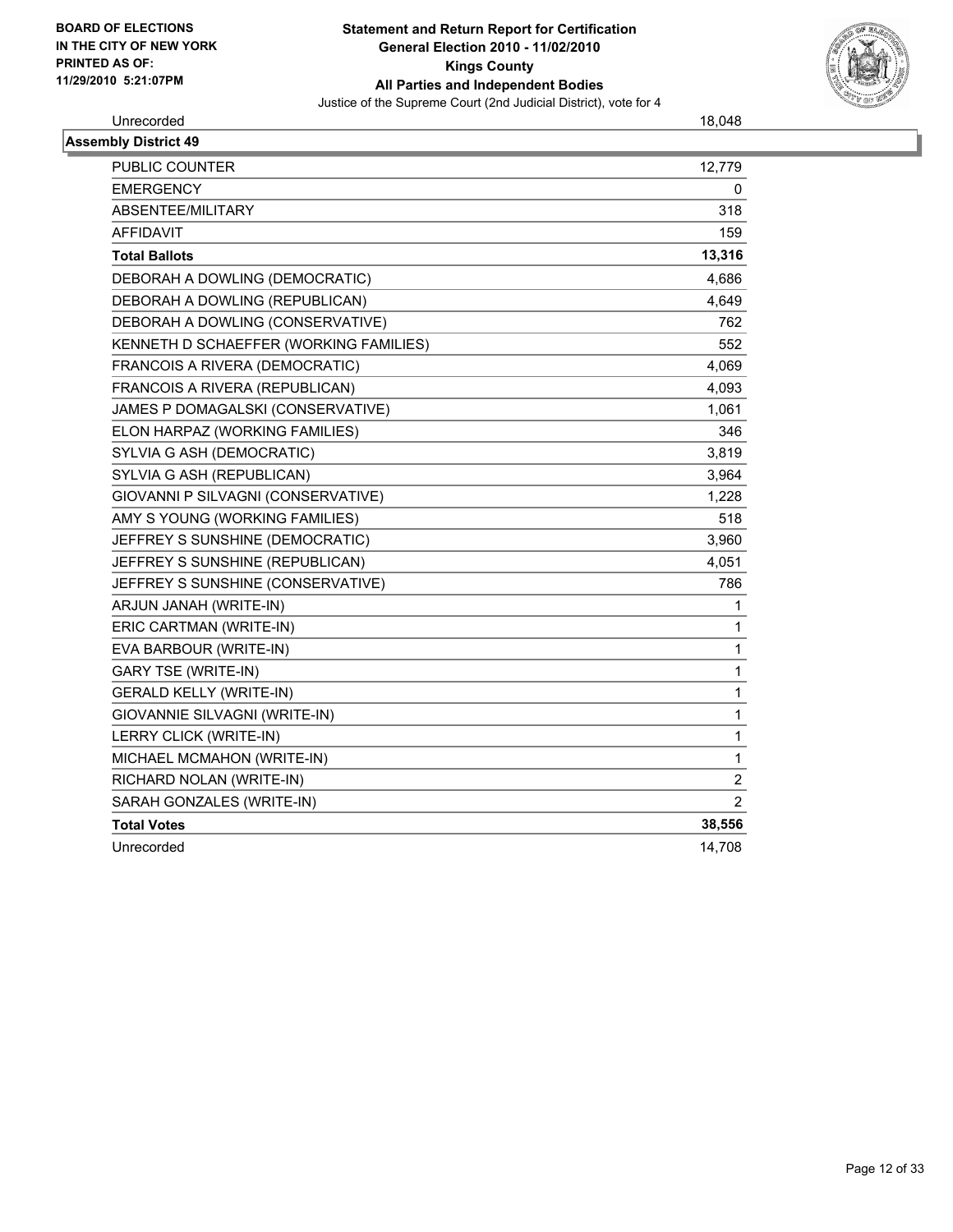

| <b>PUBLIC COUNTER</b>                  | 19,344      |
|----------------------------------------|-------------|
| <b>EMERGENCY</b>                       | 1           |
| ABSENTEE/MILITARY                      | 264         |
| <b>AFFIDAVIT</b>                       | 644         |
| <b>Total Ballots</b>                   | 20,329      |
| DEBORAH A DOWLING (DEMOCRATIC)         | 11,691      |
| DEBORAH A DOWLING (REPUBLICAN)         | 1,834       |
| DEBORAH A DOWLING (CONSERVATIVE)       | 374         |
| KENNETH D SCHAEFFER (WORKING FAMILIES) | 2,368       |
| FRANCOIS A RIVERA (DEMOCRATIC)         | 10,977      |
| FRANCOIS A RIVERA (REPUBLICAN)         | 1,605       |
| JAMES P DOMAGALSKI (CONSERVATIVE)      | 625         |
| ELON HARPAZ (WORKING FAMILIES)         | 2,177       |
| SYLVIA G ASH (DEMOCRATIC)              | 10,762      |
| SYLVIA G ASH (REPUBLICAN)              | 1,547       |
| GIOVANNI P SILVAGNI (CONSERVATIVE)     | 532         |
| AMY S YOUNG (WORKING FAMILIES)         | 2,445       |
| JEFFREY S SUNSHINE (DEMOCRATIC)        | 10,851      |
| JEFFREY S SUNSHINE (REPUBLICAN)        | 1,548       |
| JEFFREY S SUNSHINE (CONSERVATIVE)      | 425         |
| BRIAN MURPHY (WRITE-IN)                | 1           |
| CALRNA MUNIZ (WRITE-IN)                | 1           |
| CLIF CREPEAN (WRITE-IN)                | 1           |
| ERIC KOSLOFSKY (WRITE-IN)              | 1           |
| ESTHER SAVETSKY (WRITE-IN)             | 1           |
| HARVEY MILK (WRITE-IN)                 | 1           |
| JED KIM (WRITE-IN)                     | 1           |
| JENNIFER SKIDMORE (WRITE-IN)           | 2           |
| JIMMY MCMILLAN (WRITE-IN)              | 2           |
| JOEL STEIN (WRITE-IN)                  | 1           |
| JOHNNY DARKNESS (WRITE-IN)             | $\mathbf 1$ |
| JON STEWART (WRITE-IN)                 | 1           |
| JOSE ARELLANO JR (WRITE-IN)            | 2           |
| JOSEPH WAKAL (WRITE-IN)                | 1           |
| JUDY SHEINDLIN (WRITE-IN)              | 1           |
| KALMEN MASRI (WRITE-IN)                | 1           |
| KATE ZIDAR (WRITE-IN)                  | 1           |
| KRYSTOF LACH (WRITE-IN)                | 1           |
| LEVONND JOPES (WRITE-IN)               | 1           |
| LOLA WATTS (WRITE-IN)                  | 1           |
| MARCOS MASRI (WRITE-IN)                | 1           |
| MARY KASLOW (WRITE-IN)                 | 1           |
| MEGAN HAZLE (WRITE-IN)                 | 1           |
| MICHAEL PETIPAS (WRITE-IN)             | 1           |
| MINDY STOFF (WRITE-IN)                 | 1           |
| NOEL A HIDALGO (WRITE-IN)              | 1           |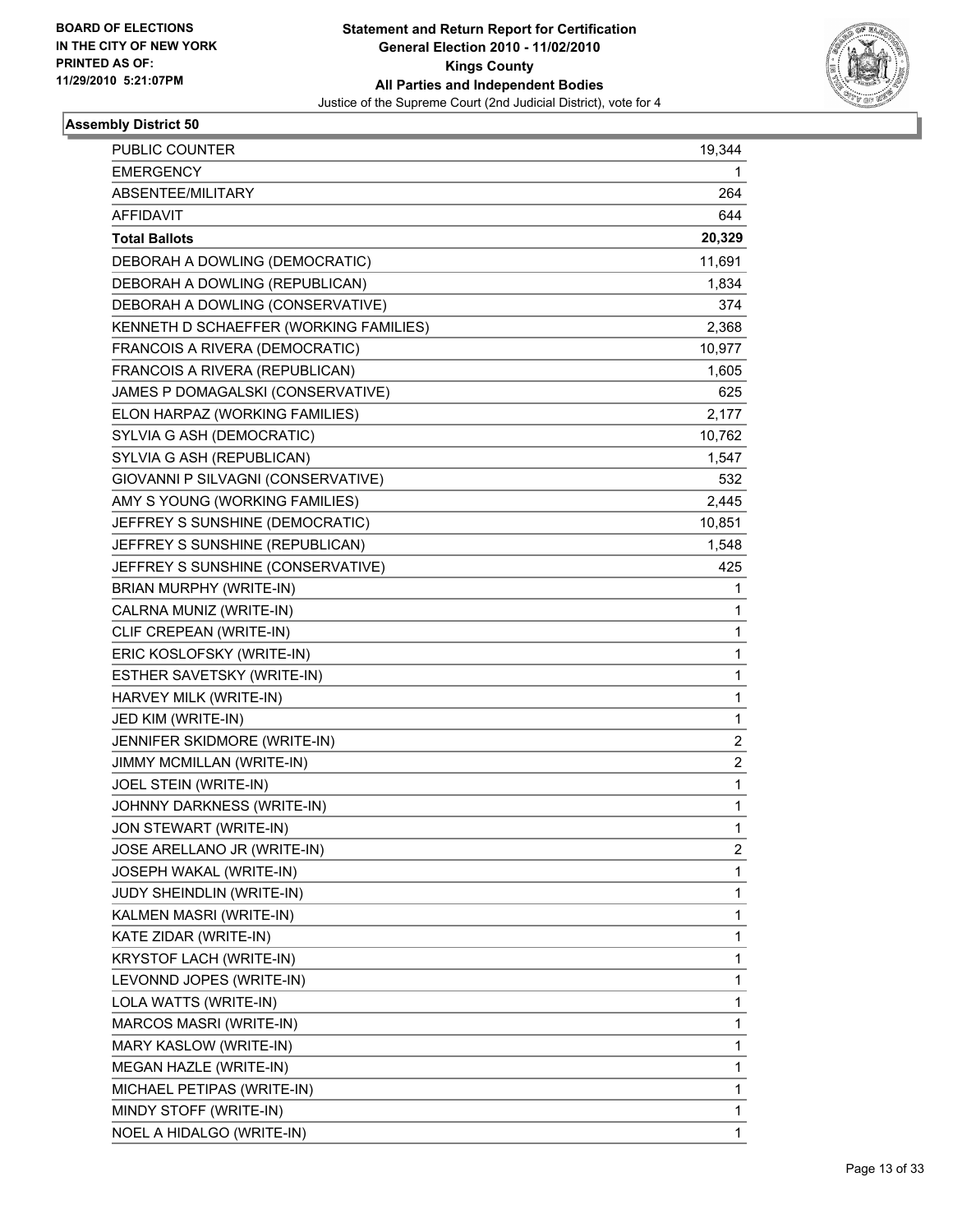

| PENNY BARKER (WRITE-IN)     |        |
|-----------------------------|--------|
| PHILIP DREIZEN (WRITE-IN)   |        |
| PUPA RABI (WRITE-IN)        |        |
| REBACA MASRI (WRITE-IN)     |        |
| RUDOLPH GIULIANI (WRITE-IN) |        |
| WILLIAM SALZMAN (WRITE-IN)  | 4      |
| <b>Total Votes</b>          | 59,799 |
| Unrecorded                  | 21.517 |

| <b>PUBLIC COUNTER</b>                  | 11,076 |
|----------------------------------------|--------|
| <b>EMERGENCY</b>                       | 0      |
| ABSENTEE/MILITARY                      | 170    |
| <b>AFFIDAVIT</b>                       | 273    |
| <b>Total Ballots</b>                   | 11,561 |
| DEBORAH A DOWLING (DEMOCRATIC)         | 6,619  |
| DEBORAH A DOWLING (REPUBLICAN)         | 1,327  |
| DEBORAH A DOWLING (CONSERVATIVE)       | 278    |
| KENNETH D SCHAEFFER (WORKING FAMILIES) | 1,148  |
| FRANCOIS A RIVERA (DEMOCRATIC)         | 6,407  |
| FRANCOIS A RIVERA (REPUBLICAN)         | 1,183  |
| JAMES P DOMAGALSKI (CONSERVATIVE)      | 363    |
| ELON HARPAZ (WORKING FAMILIES)         | 1,016  |
| SYLVIA G ASH (DEMOCRATIC)              | 5,755  |
| SYLVIA G ASH (REPUBLICAN)              | 1,088  |
| GIOVANNI P SILVAGNI (CONSERVATIVE)     | 359    |
| AMY S YOUNG (WORKING FAMILIES)         | 1,214  |
| JEFFREY S SUNSHINE (DEMOCRATIC)        | 5,837  |
| JEFFREY S SUNSHINE (REPUBLICAN)        | 1,104  |
| JEFFREY S SUNSHINE (CONSERVATIVE)      | 288    |
| ANN SCHNEIDER (WRITE-IN)               | 1      |
| CLIFFORD CALLENDER (WRITE-IN)          | 1      |
| DIANA WILDON (WRITE-IN)                | 1      |
| <b>GEORGE W. BUSH (WRITE-IN)</b>       | 1      |
| <b>Total Votes</b>                     | 33,990 |
| Unrecorded                             | 12,254 |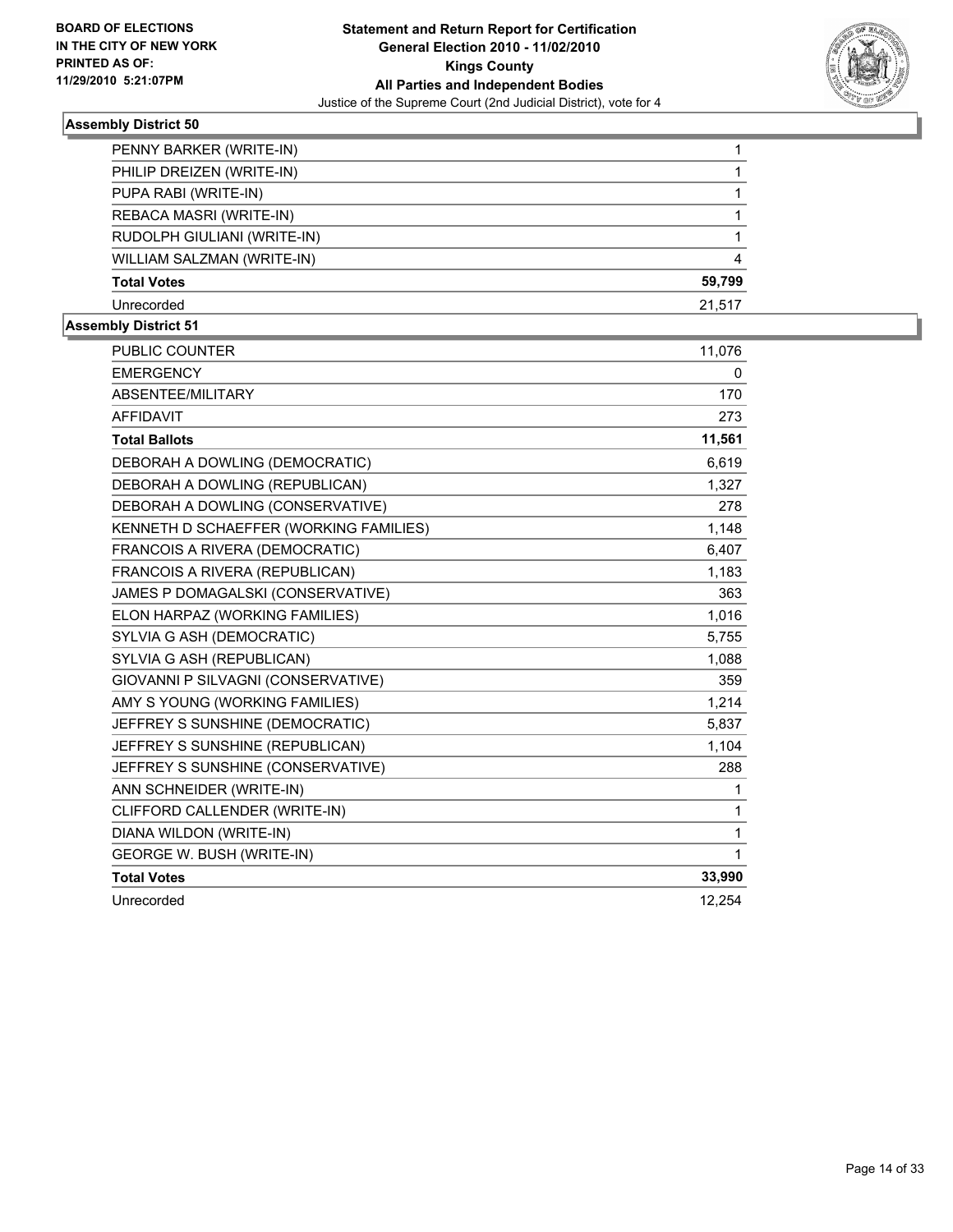

| <b>PUBLIC COUNTER</b>                  | 35,319 |
|----------------------------------------|--------|
| <b>EMERGENCY</b>                       | 2      |
| ABSENTEE/MILITARY                      | 899    |
| <b>AFFIDAVIT</b>                       | 992    |
| <b>Total Ballots</b>                   | 37,619 |
| DEBORAH A DOWLING (DEMOCRATIC)         | 22,568 |
| DEBORAH A DOWLING (REPUBLICAN)         | 2,509  |
| DEBORAH A DOWLING (CONSERVATIVE)       | 605    |
| KENNETH D SCHAEFFER (WORKING FAMILIES) | 7,624  |
| FRANCOIS A RIVERA (DEMOCRATIC)         | 21,339 |
| FRANCOIS A RIVERA (REPUBLICAN)         | 2,319  |
| JAMES P DOMAGALSKI (CONSERVATIVE)      | 831    |
| ELON HARPAZ (WORKING FAMILIES)         | 7,194  |
| SYLVIA G ASH (DEMOCRATIC)              | 21,516 |
| SYLVIA G ASH (REPUBLICAN)              | 2,241  |
| GIOVANNI P SILVAGNI (CONSERVATIVE)     | 884    |
| AMY S YOUNG (WORKING FAMILIES)         | 7,889  |
| JEFFREY S SUNSHINE (DEMOCRATIC)        | 22,111 |
| JEFFREY S SUNSHINE (REPUBLICAN)        | 2,265  |
| JEFFREY S SUNSHINE (CONSERVATIVE)      | 801    |
| ABBY SUBAK (WRITE-IN)                  | 1      |
| ALICE VARON (WRITE-IN)                 | 1      |
| ATTICUS FINCH (WRITE-IN)               | 1      |
| BERYL JONES WOODEN (WRITE-IN)          | 1      |
| CHASE MADAR (WRITE-IN)                 | 1      |
| CHERYL L MERGER (WRITE-IN)             | 1      |
| CHRISTOPHER G. REID (WRITE-IN)         | 1      |
| DAN CURRY (WRITE-IN)                   | 1      |
| DAN TARNOPOL (WRITE-IN)                | 1      |
| DAVID BLOOMFIELD (WRITE-IN)            | 1      |
| DAVID GALALIS (WRITE-IN)               | 1      |
| DICK GREGORY (WRITE-IN)                | 1      |
| ELLA MCFRITZ (WRITE-IN)                | 1      |
| EMILY GITTER (WRITE-IN)                | 1      |
| ERIC MCCLURE (WRITE-IN)                | 1      |
| ERIC TABONE (WRITE-IN)                 | 1      |
| EVOT WAGNER (WRITE-IN)                 | 1      |
| FRED ISQUITA (WRITE-IN)                | 1      |
| <b>GENE RUSSIANOFF (WRITE-IN)</b>      | 1      |
| <b>GEORGE ALORO (WRITE-IN)</b>         | 1      |
| HOWARD GRAWBARD (WRITE-IN)             | 1      |
| JAMES LANE (WRITE-IN)                  | 2      |
| JENNIFER M. TURNER (WRITE-IN)          | 1      |
| JOEL BACRRATH (WRITE-IN)               | 1      |
| JOSEPH DAGASTINO (WRITE-IN)            | 1      |
| JOSEPH KRUMMEL (WRITE-IN)              | 1      |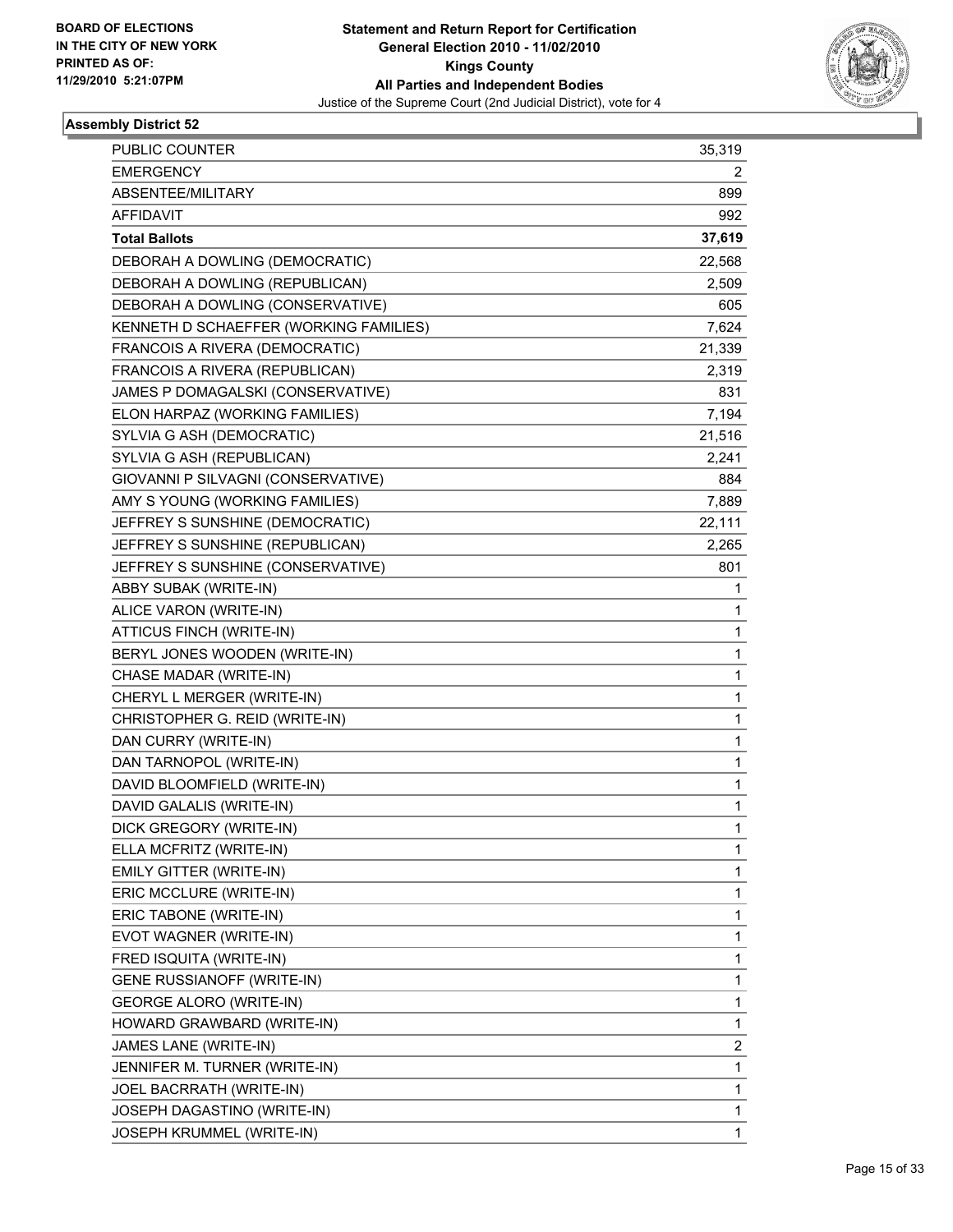

| JULRE RENDELMON (WRITE-IN)     | 1                       |
|--------------------------------|-------------------------|
| KARIN K ORENSTEIN (WRITE-IN)   | 2                       |
| KRISTIN DAVIS (WRITE-IN)       | 1                       |
| LUMI ROLLEY (WRITE-IN)         | 1                       |
| MACUANNE MACIAS (WRITE-IN)     | 1                       |
| MARIANNE ITAK (WRITE-IN)       | 2                       |
| MARK SANCHEZ (WRITE-IN)        | 1                       |
| MARK WEINER (WRITE-IN)         | 1                       |
| MARLEYS DIAME (WRITE-IN)       | 1                       |
| MARY HACK (WRITE-IN)           | 1                       |
| MATEUSE HALAWA (WRITE-IN)      | 1                       |
| MATTHEW F. COOPER (WRITE-IN)   | 1                       |
| MICHAEL WIDDEN (WRITE-IN)      | $\mathbf{1}$            |
| NICKY VASSEN (WRITE-IN)        | $\mathbf{1}$            |
| PARIS HARVEY (WRITE-IN)        | 4                       |
| PETER ITAK (WRITE-IN)          | $\overline{\mathbf{c}}$ |
| PROF GRIFR (WRITE-IN)          | $\mathbf{1}$            |
| RACHEL ADAMS (WRITE-IN)        | 1                       |
| REY RYAN (WRITE-IN)            | 1                       |
| ROBERT SHERMAN (WRITE-IN)      | 1                       |
| SAVATORE ASTORINA (WRITE-IN)   | $\mathbf 1$             |
| SHALINI RIDEO (WRITE-IN)       | 1                       |
| STANLEY P. LEHMAN (WRITE-IN)   | 1                       |
| STEPHANE ADAM (WRITE-IN)       | 1                       |
| STEPHEN LAZAR (WRITE-IN)       | 1                       |
| STEPHER P. POKART (WRITE-IN)   | 1                       |
| STEPHON POBLEIN (WRITE-IN)     | 1                       |
| STEVE JARVIS (WRITE-IN)        | 1                       |
| TILL SALZER (WRITE-IN)         | 1                       |
| VICTORIA A. MOSSINO (WRITE-IN) | 2                       |
| VIEREAL LAVELLE (WRITE-IN)     | 1                       |
| <b>Total Votes</b>             | 122,761                 |
| Unrecorded                     | 27,715                  |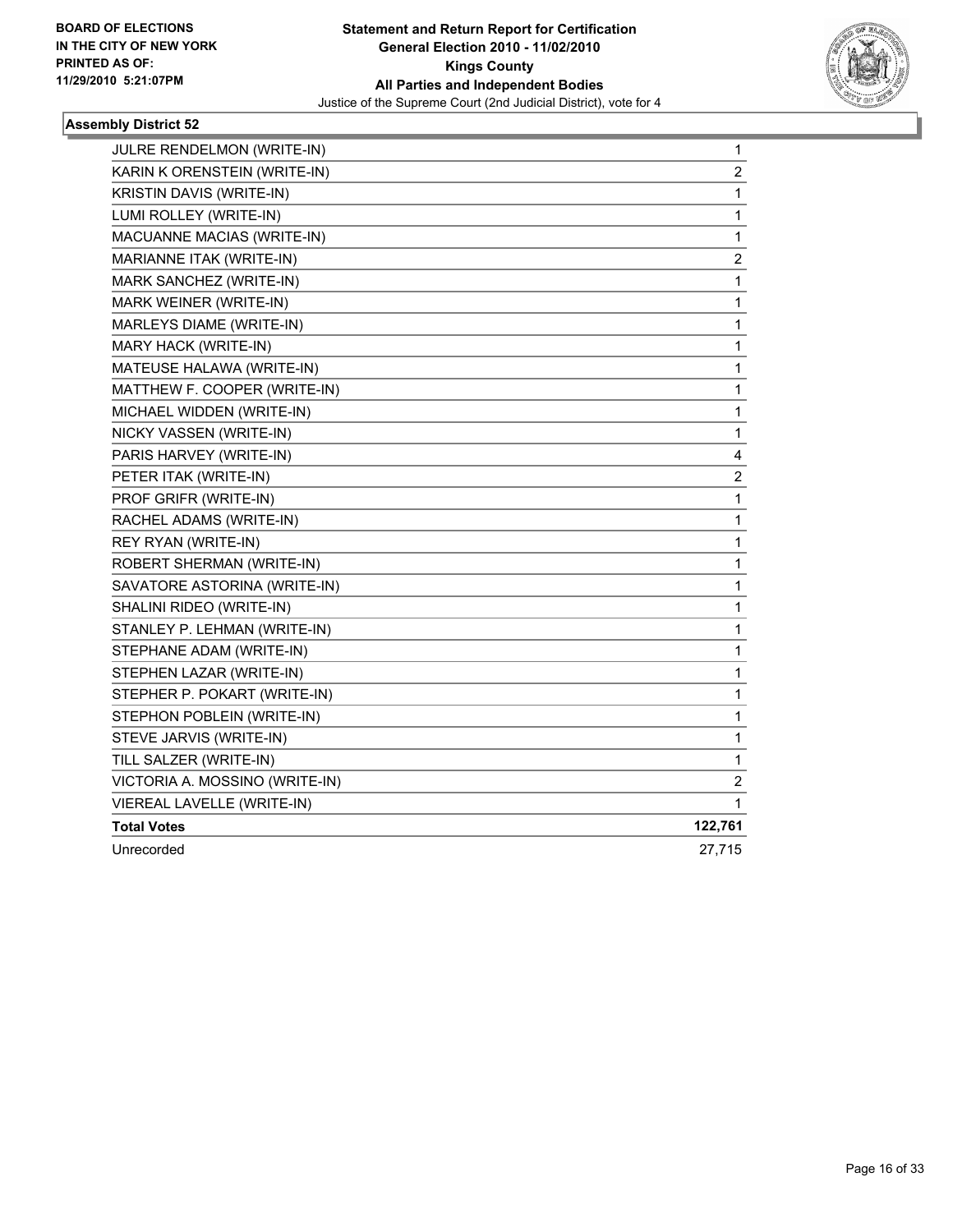

| PUBLIC COUNTER                         | 16,303 |
|----------------------------------------|--------|
| <b>EMERGENCY</b>                       | 6      |
| ABSENTEE/MILITARY                      | 179    |
| <b>AFFIDAVIT</b>                       | 592    |
| <b>Total Ballots</b>                   | 17,126 |
| DEBORAH A DOWLING (DEMOCRATIC)         | 11,083 |
| DEBORAH A DOWLING (REPUBLICAN)         | 696    |
| DEBORAH A DOWLING (CONSERVATIVE)       | 148    |
| KENNETH D SCHAEFFER (WORKING FAMILIES) | 1,652  |
| FRANCOIS A RIVERA (DEMOCRATIC)         | 10,855 |
| FRANCOIS A RIVERA (REPUBLICAN)         | 666    |
| JAMES P DOMAGALSKI (CONSERVATIVE)      | 205    |
| ELON HARPAZ (WORKING FAMILIES)         | 1,483  |
| SYLVIA G ASH (DEMOCRATIC)              | 9,841  |
| SYLVIA G ASH (REPUBLICAN)              | 594    |
| GIOVANNI P SILVAGNI (CONSERVATIVE)     | 212    |
| AMY S YOUNG (WORKING FAMILIES)         | 1,703  |
| JEFFREY S SUNSHINE (DEMOCRATIC)        | 9,851  |
| JEFFREY S SUNSHINE (REPUBLICAN)        | 580    |
| JEFFREY S SUNSHINE (CONSERVATIVE)      | 162    |
| ADAM HARDEN (WRITE-IN)                 | 1      |
| ALLISON GUTTU (WRITE-IN)               | 1      |
| ANDER M. CUOMO (WRITE-IN)              | 1      |
| AUDEN WILSON (WRITE-IN)                | 1      |
| <b>BARACK OBAMA (WRITE-IN)</b>         | 1      |
| <b>BLAKE WILSON (WRITE-IN)</b>         | 1      |
| BRANDON DOWNING (WRITE-IN)             | 1      |
| <b>BRUCE BLAKEMAN (WRITE-IN)</b>       | 2      |
| COMEONE QUALIFID (WRITE-IN)            | 1      |
| CRAIG CAUDILL (WRITE-IN)               | 1      |
| DEDORIN DOWLING (WRITE-IN)             | 1      |
| DONALD JONES (WRITE-IN)                | 2      |
| DR A CHOICE (WRITE-IN)                 | 1      |
| ERNEST HEMINGWAY (WRITE-IN)            | 1      |
| FRANCIS RIVERA (WRITE-IN)              | 1      |
| HANTS THOMPSON (WRITE-IN)              | 1      |
| <b>HENRY ROGERS (WRITE-IN)</b>         | 1      |
| IAN ROBERTS (WRITE-IN)                 | 1      |
| JALILA BELL (WRITE-IN)                 | 1      |
| JAMES DOMAGATASKI (WRITE-IN)           | 1      |
| JAMES DOMAGATE (WRITE-IN)              | 1      |
| JIMMY MCMILLAN (WRITE-IN)              | 1      |
| JOE SMITH (WRITE-IN)                   | 1      |
| KEISTIN DAVIS (WRITE-IN)               | 1      |
| KRISTIN DAVIS (WRITE-IN)               | 2      |
| KURT VORREGAT (WRITE-IN)               | 1      |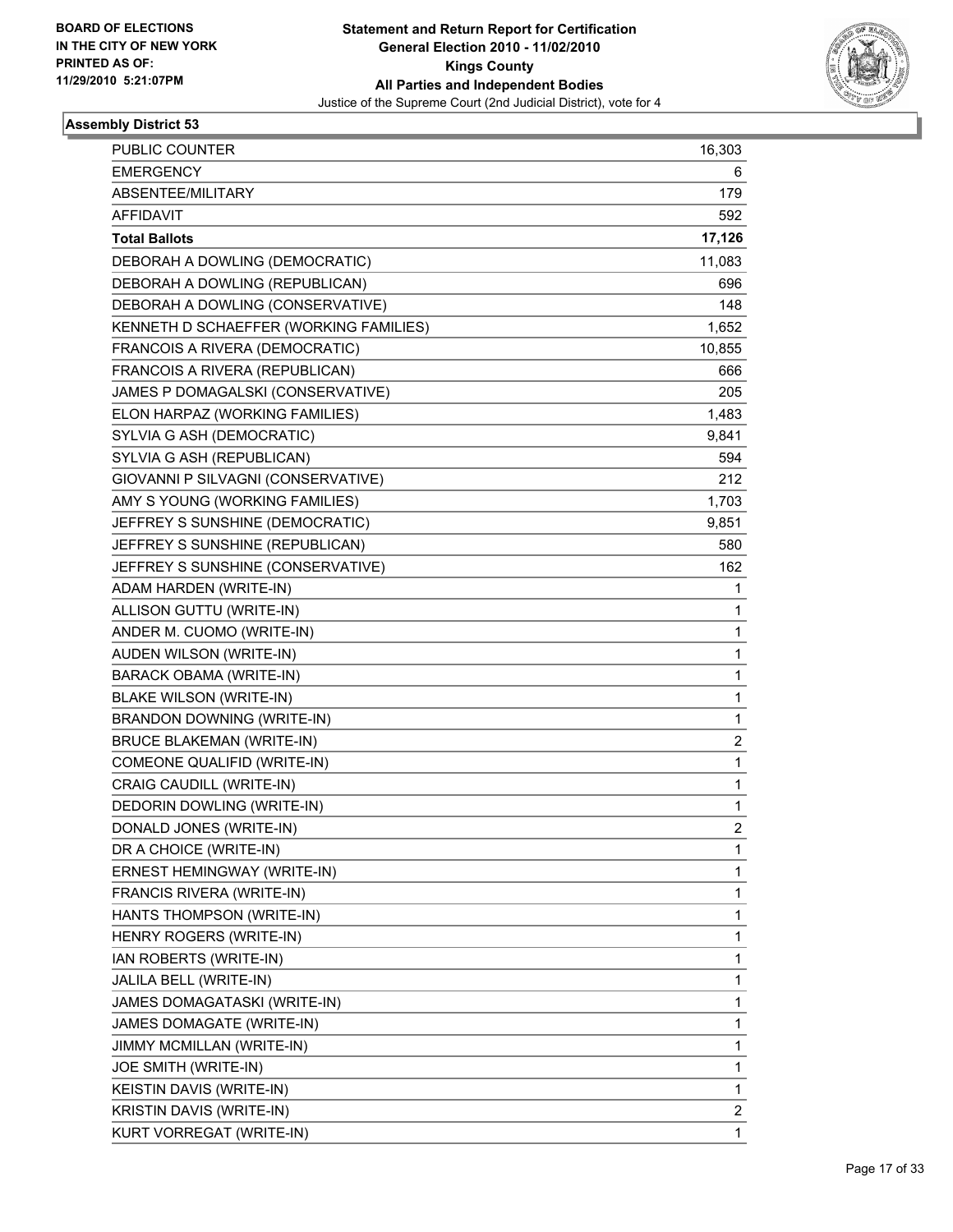

| LEWANNE JONES (WRITE-IN)    |        |
|-----------------------------|--------|
| LIZ JOHNSTONE (WRITE-IN)    |        |
| MARTIN NEEDLEMAN (WRITE-IN) |        |
| NED FLANDERS (WRITE-IN)     |        |
| RANDY CREDICO (WRITE-IN)    | 2      |
| VIVIA MOREAN (WRITE-IN)     | 2      |
| VIVIN MORGAN (WRITE-IN)     |        |
| <b>Total Votes</b>          | 49,769 |
| Unrecorded                  | 18.735 |

| PUBLIC COUNTER                         | 12,642 |
|----------------------------------------|--------|
| <b>EMERGENCY</b>                       | 32     |
| ABSENTEE/MILITARY                      | 90     |
| <b>AFFIDAVIT</b>                       | 404    |
| <b>Total Ballots</b>                   | 13,178 |
| DEBORAH A DOWLING (DEMOCRATIC)         | 9,558  |
| DEBORAH A DOWLING (REPUBLICAN)         | 419    |
| DEBORAH A DOWLING (CONSERVATIVE)       | 111    |
| KENNETH D SCHAEFFER (WORKING FAMILIES) | 610    |
| FRANCOIS A RIVERA (DEMOCRATIC)         | 8,929  |
| FRANCOIS A RIVERA (REPUBLICAN)         | 421    |
| JAMES P DOMAGALSKI (CONSERVATIVE)      | 140    |
| ELON HARPAZ (WORKING FAMILIES)         | 494    |
| SYLVIA G ASH (DEMOCRATIC)              | 7,972  |
| SYLVIA G ASH (REPUBLICAN)              | 349    |
| GIOVANNI P SILVAGNI (CONSERVATIVE)     | 146    |
| AMY S YOUNG (WORKING FAMILIES)         | 593    |
| JEFFREY S SUNSHINE (DEMOCRATIC)        | 7,705  |
| JEFFREY S SUNSHINE (REPUBLICAN)        | 344    |
| JEFFREY S SUNSHINE (CONSERVATIVE)      | 113    |
| ADAM GAHALAGE (WRITE-IN)               | 1      |
| BRIAN NEWMAN (WRITE-IN)                | 1      |
| COLIN PETTY (WRITE-IN)                 | 1      |
| JIMMY MCMILLAN (WRITE-IN)              | 1      |
| MATT SLAY (WRITE-IN)                   | 1      |
| <b>Total Votes</b>                     | 37,909 |
| Unrecorded                             | 14,803 |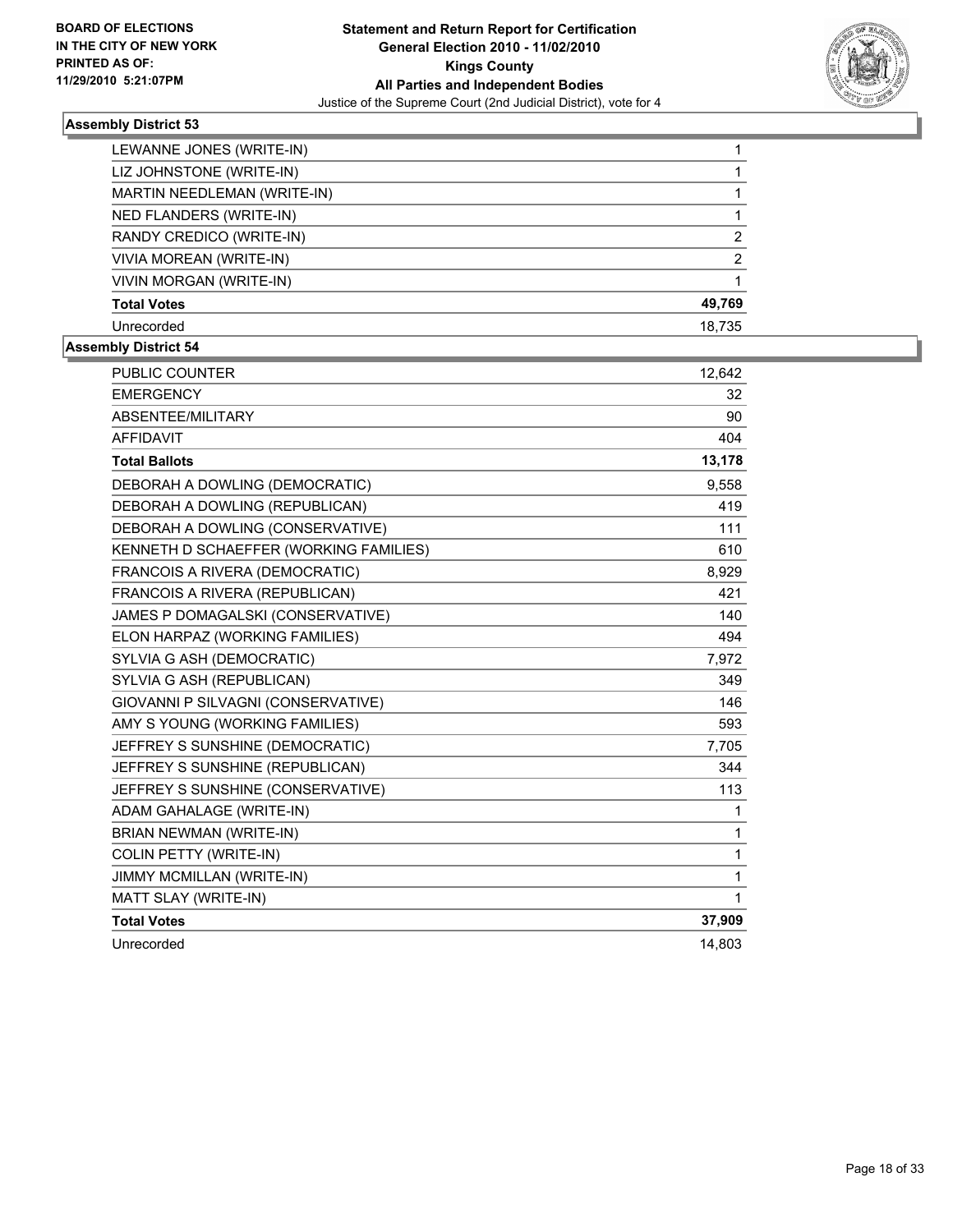

| <b>PUBLIC COUNTER</b>                  | 17,166 |
|----------------------------------------|--------|
| <b>EMERGENCY</b>                       | 83     |
| ABSENTEE/MILITARY                      | 188    |
| <b>AFFIDAVIT</b>                       | 409    |
| <b>Total Ballots</b>                   | 17,859 |
| DEBORAH A DOWLING (DEMOCRATIC)         | 13,997 |
| DEBORAH A DOWLING (REPUBLICAN)         | 280    |
| DEBORAH A DOWLING (CONSERVATIVE)       | 111    |
| KENNETH D SCHAEFFER (WORKING FAMILIES) | 843    |
| FRANCOIS A RIVERA (DEMOCRATIC)         | 12,020 |
| FRANCOIS A RIVERA (REPUBLICAN)         | 259    |
| JAMES P DOMAGALSKI (CONSERVATIVE)      | 123    |
| ELON HARPAZ (WORKING FAMILIES)         | 615    |
| SYLVIA G ASH (DEMOCRATIC)              | 11,650 |
| SYLVIA G ASH (REPUBLICAN)              | 214    |
| GIOVANNI P SILVAGNI (CONSERVATIVE)     | 101    |
| AMY S YOUNG (WORKING FAMILIES)         | 776    |
| JEFFREY S SUNSHINE (DEMOCRATIC)        | 11,124 |
| JEFFREY S SUNSHINE (REPUBLICAN)        | 208    |
| JEFFREY S SUNSHINE (CONSERVATIVE)      | 106    |
| BETTY WILLIAMS (WRITE-IN)              | 1      |
| MALCOLM KHAN (WRITE-IN)                | 1      |
| SEKOY MARTIN (WRITE-IN)                | 1      |
| <b>Total Votes</b>                     | 52,430 |
| Unrecorded                             | 19,006 |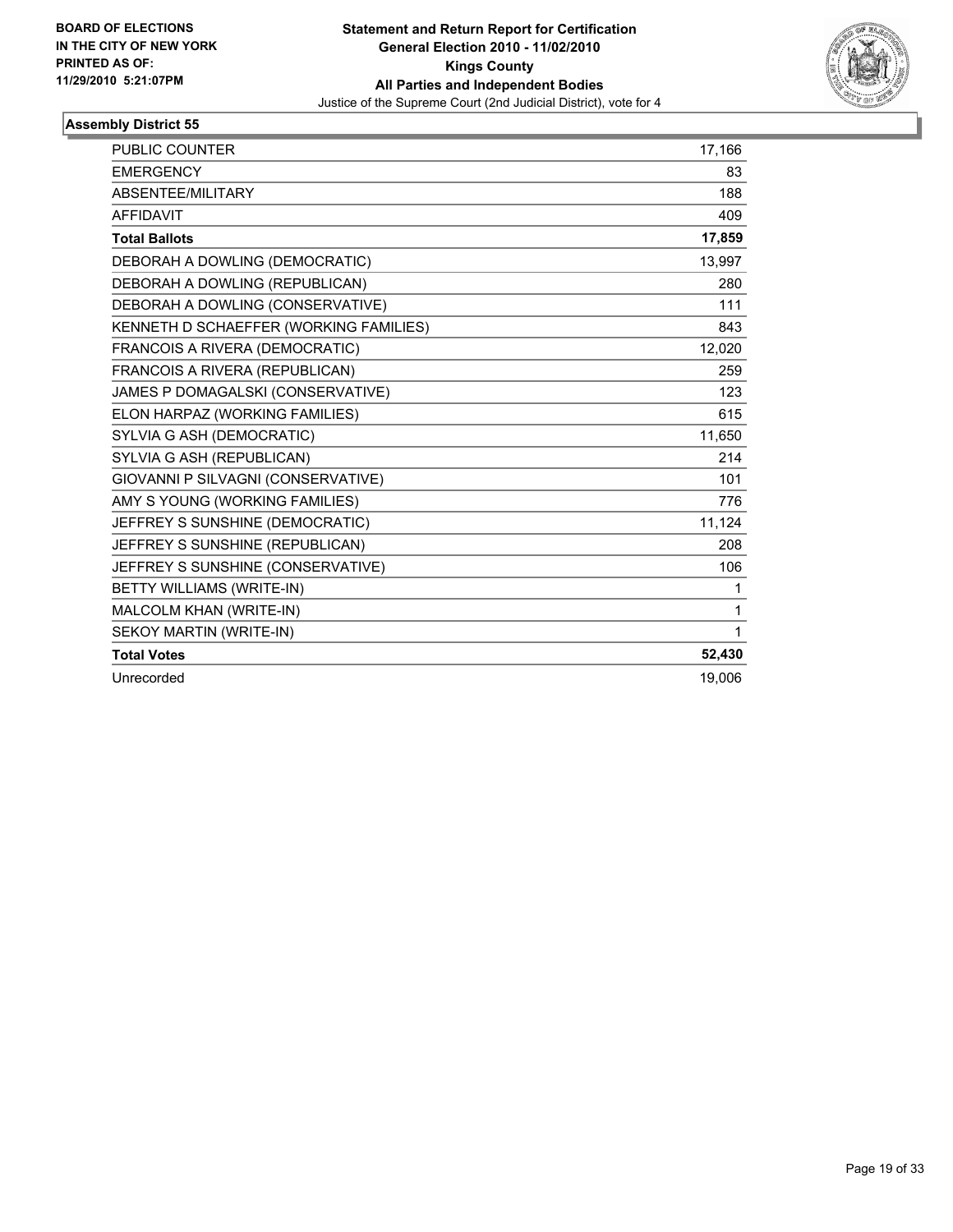

| PUBLIC COUNTER                         | 19,936         |
|----------------------------------------|----------------|
| <b>EMERGENCY</b>                       | 0              |
| ABSENTEE/MILITARY                      | 255            |
| <b>AFFIDAVIT</b>                       | 571            |
| <b>Total Ballots</b>                   | 20,782         |
| DEBORAH A DOWLING (DEMOCRATIC)         | 15,780         |
| DEBORAH A DOWLING (REPUBLICAN)         | 291            |
| DEBORAH A DOWLING (CONSERVATIVE)       | 133            |
| KENNETH D SCHAEFFER (WORKING FAMILIES) | 1,320          |
| FRANCOIS A RIVERA (DEMOCRATIC)         | 13,731         |
| FRANCOIS A RIVERA (REPUBLICAN)         | 280            |
| JAMES P DOMAGALSKI (CONSERVATIVE)      | 129            |
| ELON HARPAZ (WORKING FAMILIES)         | 1,098          |
| SYLVIA G ASH (DEMOCRATIC)              | 13,302         |
| SYLVIA G ASH (REPUBLICAN)              | 388            |
| GIOVANNI P SILVAGNI (CONSERVATIVE)     | 140            |
| AMY S YOUNG (WORKING FAMILIES)         | 1,336          |
| JEFFREY S SUNSHINE (DEMOCRATIC)        | 12,807         |
| JEFFREY S SUNSHINE (REPUBLICAN)        | 225            |
| JEFFREY S SUNSHINE (CONSERVATIVE)      | 138            |
| ANNETTE FRANKLIN (WRITE-IN)            | $\overline{2}$ |
| CHARLIE BROWN (WRITE-IN)               | 1              |
| HASSAN BARKSDULE (WRITE-IN)            | $\mathbf{1}$   |
| JIMMY MCMILLAN (WRITE-IN)              | $\mathbf 1$    |
| KUI BARKSDULE (WRITE-IN)               | $\mathbf{1}$   |
| MELISSA MARK VIVERITO (WRITE-IN)       | 1              |
| MUMAY GOSS (WRITE-IN)                  | $\mathbf 1$    |
| NIKI MINAJ (WRITE-IN)                  | 1              |
| RACHELLE RAHME (WRITE-IN)              | $\mathbf{1}$   |
| <b>Total Votes</b>                     | 61,108         |
| Unrecorded                             | 22,020         |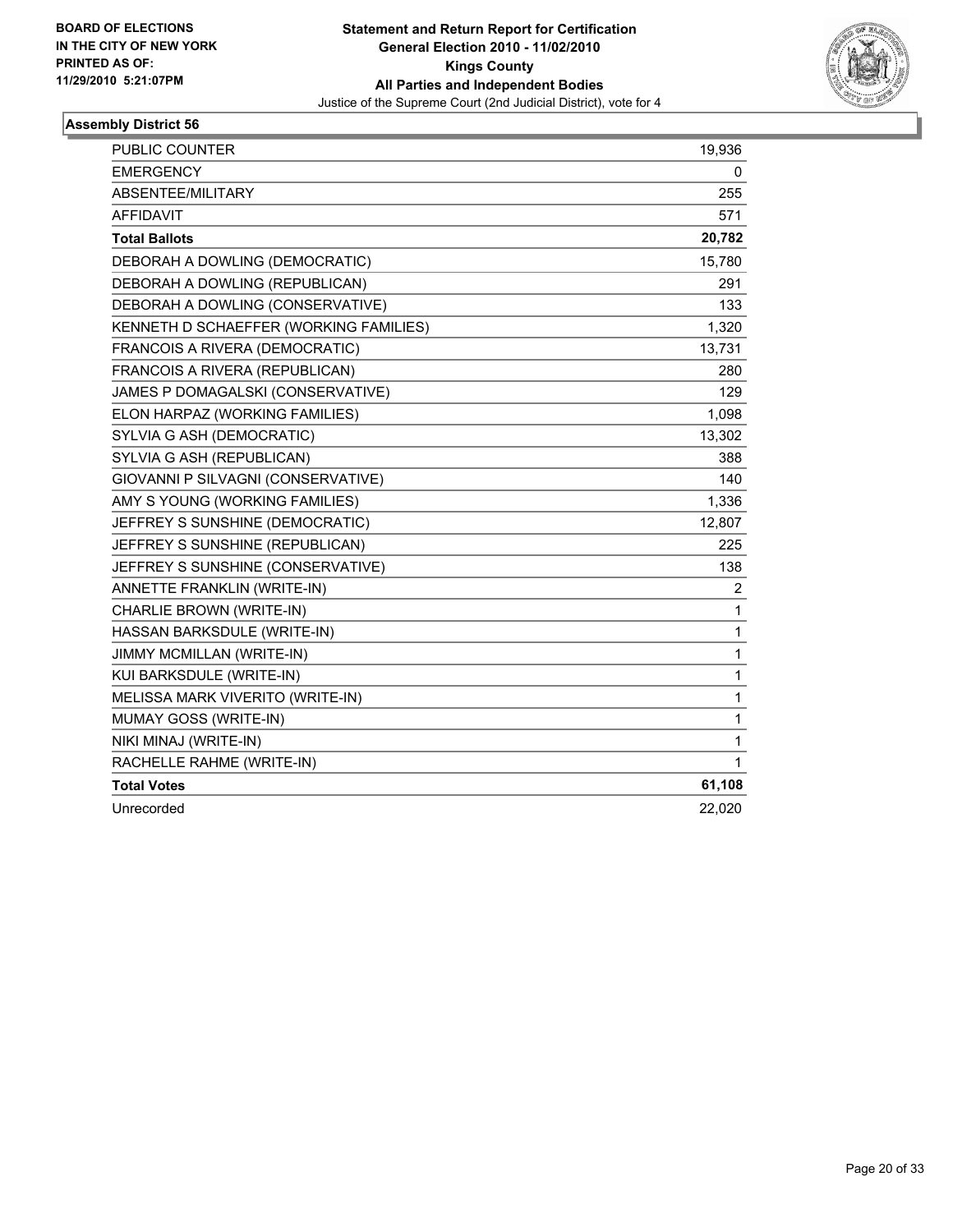

| <b>PUBLIC COUNTER</b>                  | 27,307 |
|----------------------------------------|--------|
| <b>EMERGENCY</b>                       | 0      |
| ABSENTEE/MILITARY                      | 464    |
| <b>AFFIDAVIT</b>                       | 867    |
| <b>Total Ballots</b>                   | 28,734 |
| DEBORAH A DOWLING (DEMOCRATIC)         | 19,848 |
| DEBORAH A DOWLING (REPUBLICAN)         | 507    |
| DEBORAH A DOWLING (CONSERVATIVE)       | 186    |
| KENNETH D SCHAEFFER (WORKING FAMILIES) | 4,540  |
| FRANCOIS A RIVERA (DEMOCRATIC)         | 17,873 |
| FRANCOIS A RIVERA (REPUBLICAN)         | 660    |
| JAMES P DOMAGALSKI (CONSERVATIVE)      | 211    |
| ELON HARPAZ (WORKING FAMILIES)         | 4,242  |
| SYLVIA G ASH (DEMOCRATIC)              | 17,717 |
| SYLVIA G ASH (REPUBLICAN)              | 466    |
| GIOVANNI P SILVAGNI (CONSERVATIVE)     | 195    |
| AMY S YOUNG (WORKING FAMILIES)         | 4,722  |
| JEFFREY S SUNSHINE (DEMOCRATIC)        | 17,607 |
| JEFFREY S SUNSHINE (REPUBLICAN)        | 474    |
| JEFFREY S SUNSHINE (CONSERVATIVE)      | 221    |
| ALEX ARELLANO (WRITE-IN)               | 1      |
| BETTY KITTRELL (WRITE-IN)              | 1      |
| DENNIS JUKOFIKY (WRITE-IN)             | 1      |
| ELMER FUDD (WRITE-IN)                  | 1      |
| ETHON LACOOX (WRITE-IN)                | 1      |
| <b>GAVIN KEARNEY (WRITE-IN)</b>        | 1      |
| JACOB CONVAN (WRITE-IN)                | 1      |
| JEREMY POPE (WRITE-IN)                 | 1      |
| JOHN C DOE (WRITE-IN)                  | 1      |
| JOHN D DOE (WRITE-IN)                  | 1      |
| JOHN DANZI (WRITE-IN)                  | 1      |
| JOHN E DOE (WRITE-IN)                  | 1      |
| JOHN F DOE (WRITE-IN)                  | 1      |
| JOSEPH LACEY (WRITE-IN)                | 1      |
| KEVIN CAPUCK (WRITE-IN)                | 1      |
| MICHAEL DOUGAN (WRITE-IN)              | 1      |
| NOAM CHOMSKY (WRITE-IN)                | 1      |
| NORM CHAMAKY (WRITE-IN)                | 1      |
| PAUL REUBENS (WRITE-IN)                | 1      |
| RACHEL ADAMS (WRITE-IN)                | 1      |
| SHERYL DAVIS (WRITE-IN)                | 1      |
| SUSAN SUMMER (WRITE-IN)                | 1      |
| THERESA WILLIAMS (WRITE-IN)            | 1      |
| <b>Total Votes</b>                     | 89,492 |
| Unrecorded                             | 25,444 |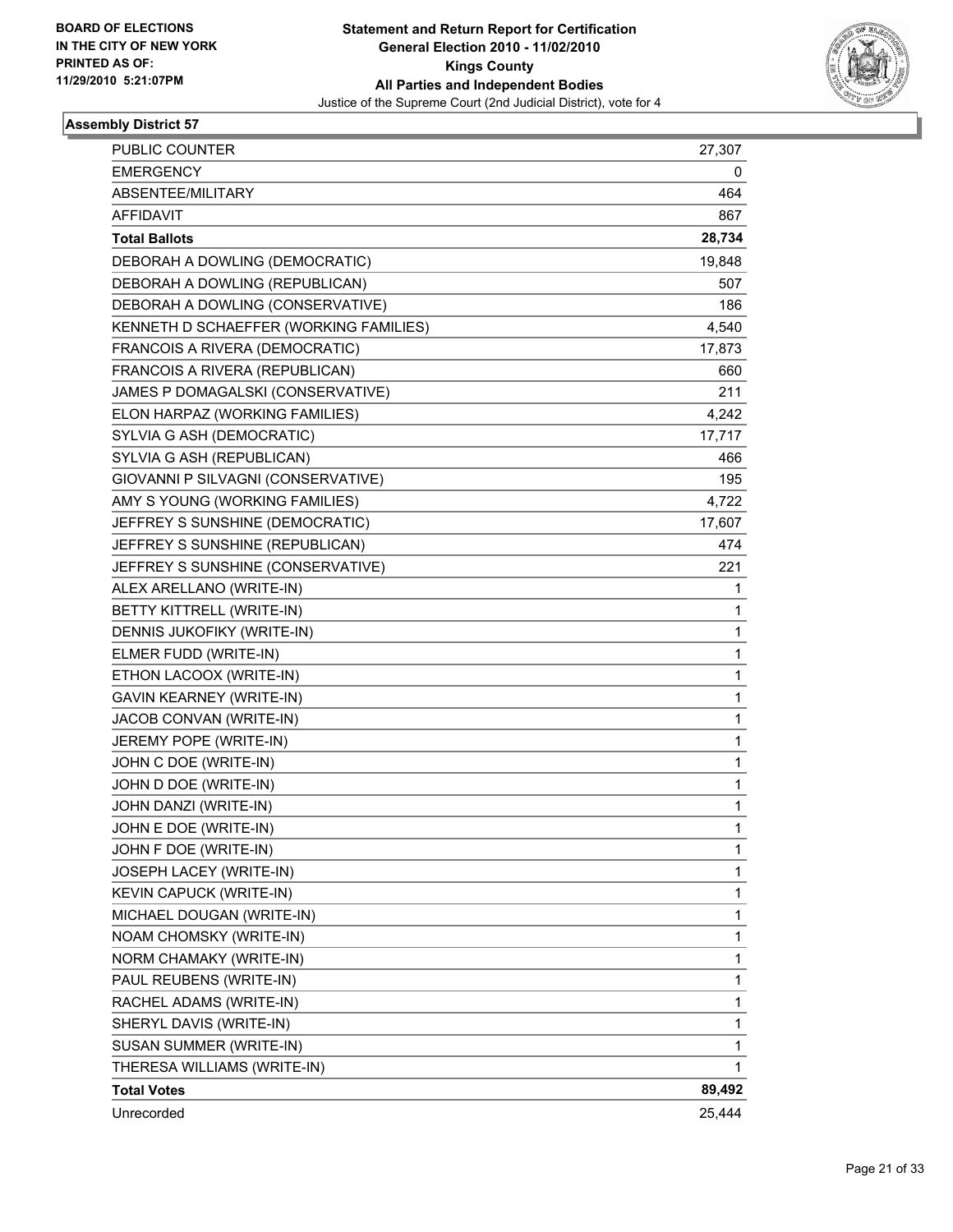

| <b>PUBLIC COUNTER</b>                  | 20,072       |
|----------------------------------------|--------------|
| <b>EMERGENCY</b>                       | 6            |
| ABSENTEE/MILITARY                      | 410          |
| <b>AFFIDAVIT</b>                       | 388          |
| <b>Total Ballots</b>                   | 20,922       |
| DEBORAH A DOWLING (DEMOCRATIC)         | 16,493       |
| DEBORAH A DOWLING (REPUBLICAN)         | 431          |
| DEBORAH A DOWLING (CONSERVATIVE)       | 223          |
| KENNETH D SCHAEFFER (WORKING FAMILIES) | 1,190        |
| FRANCOIS A RIVERA (DEMOCRATIC)         | 14,187       |
| FRANCOIS A RIVERA (REPUBLICAN)         | 283          |
| JAMES P DOMAGALSKI (CONSERVATIVE)      | 123          |
| ELON HARPAZ (WORKING FAMILIES)         | 902          |
| SYLVIA G ASH (DEMOCRATIC)              | 14,286       |
| SYLVIA G ASH (REPUBLICAN)              | 256          |
| GIOVANNI P SILVAGNI (CONSERVATIVE)     | 105          |
| AMY S YOUNG (WORKING FAMILIES)         | 1,011        |
| JEFFREY S SUNSHINE (DEMOCRATIC)        | 13,674       |
| JEFFREY S SUNSHINE (REPUBLICAN)        | 247          |
| JEFFREY S SUNSHINE (CONSERVATIVE)      | 114          |
| CORY PROVOST (WRITE-IN)                | 1            |
| DEBAROH CHIMES (WRITE-IN)              | $\mathbf{1}$ |
| SHANEEK MARTIN (WRITE-IN)              | $\mathbf{1}$ |
| <b>Total Votes</b>                     | 63,528       |
| Unrecorded                             | 20,160       |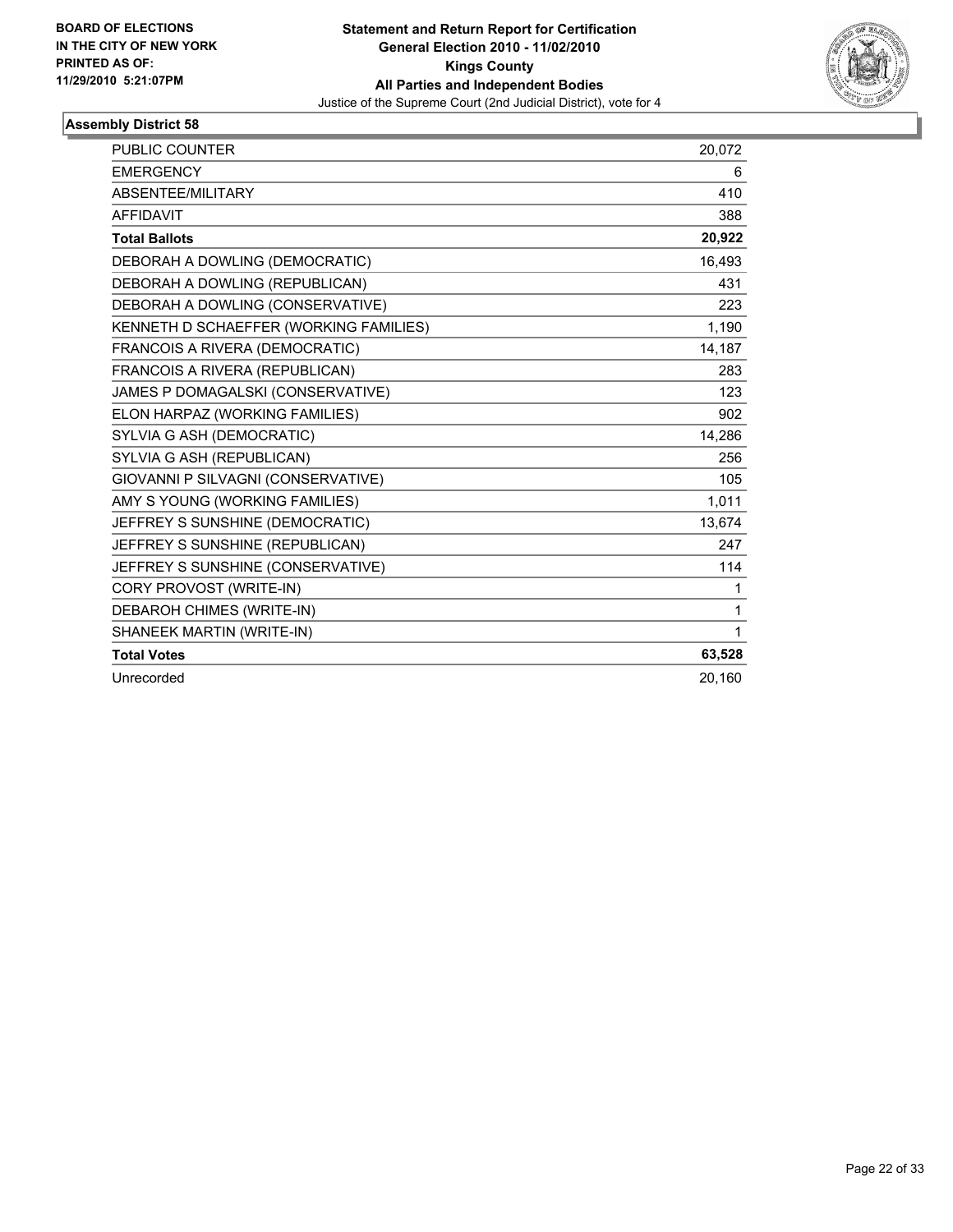

| <b>PUBLIC COUNTER</b>                  | 22,800 |
|----------------------------------------|--------|
| <b>EMERGENCY</b>                       | 90     |
| ABSENTEE/MILITARY                      | 406    |
| <b>AFFIDAVIT</b>                       | 330    |
| <b>Total Ballots</b>                   | 23,675 |
| DEBORAH A DOWLING (DEMOCRATIC)         | 14,090 |
| DEBORAH A DOWLING (REPUBLICAN)         | 4,630  |
| DEBORAH A DOWLING (CONSERVATIVE)       | 987    |
| KENNETH D SCHAEFFER (WORKING FAMILIES) | 1,076  |
| FRANCOIS A RIVERA (DEMOCRATIC)         | 12,543 |
| FRANCOIS A RIVERA (REPUBLICAN)         | 4,055  |
| JAMES P DOMAGALSKI (CONSERVATIVE)      | 1,411  |
| ELON HARPAZ (WORKING FAMILIES)         | 799    |
| SYLVIA G ASH (DEMOCRATIC)              | 12,365 |
| SYLVIA G ASH (REPUBLICAN)              | 3,879  |
| GIOVANNI P SILVAGNI (CONSERVATIVE)     | 1,483  |
| AMY S YOUNG (WORKING FAMILIES)         | 972    |
| JEFFREY S SUNSHINE (DEMOCRATIC)        | 12,181 |
| JEFFREY S SUNSHINE (REPUBLICAN)        | 3,978  |
| JEFFREY S SUNSHINE (CONSERVATIVE)      | 1,079  |
| AMY YOUNG VOID (WRITE-IN)              | 1      |
| DANNY KELSCH (WRITE-IN)                | 1      |
| RICHARD BROWN (WRITE-IN)               | 1      |
| STEWART MILSTEIN (WRITE-IN)            | 1      |
| <b>Total Votes</b>                     | 75,532 |
| Unrecorded                             | 19,168 |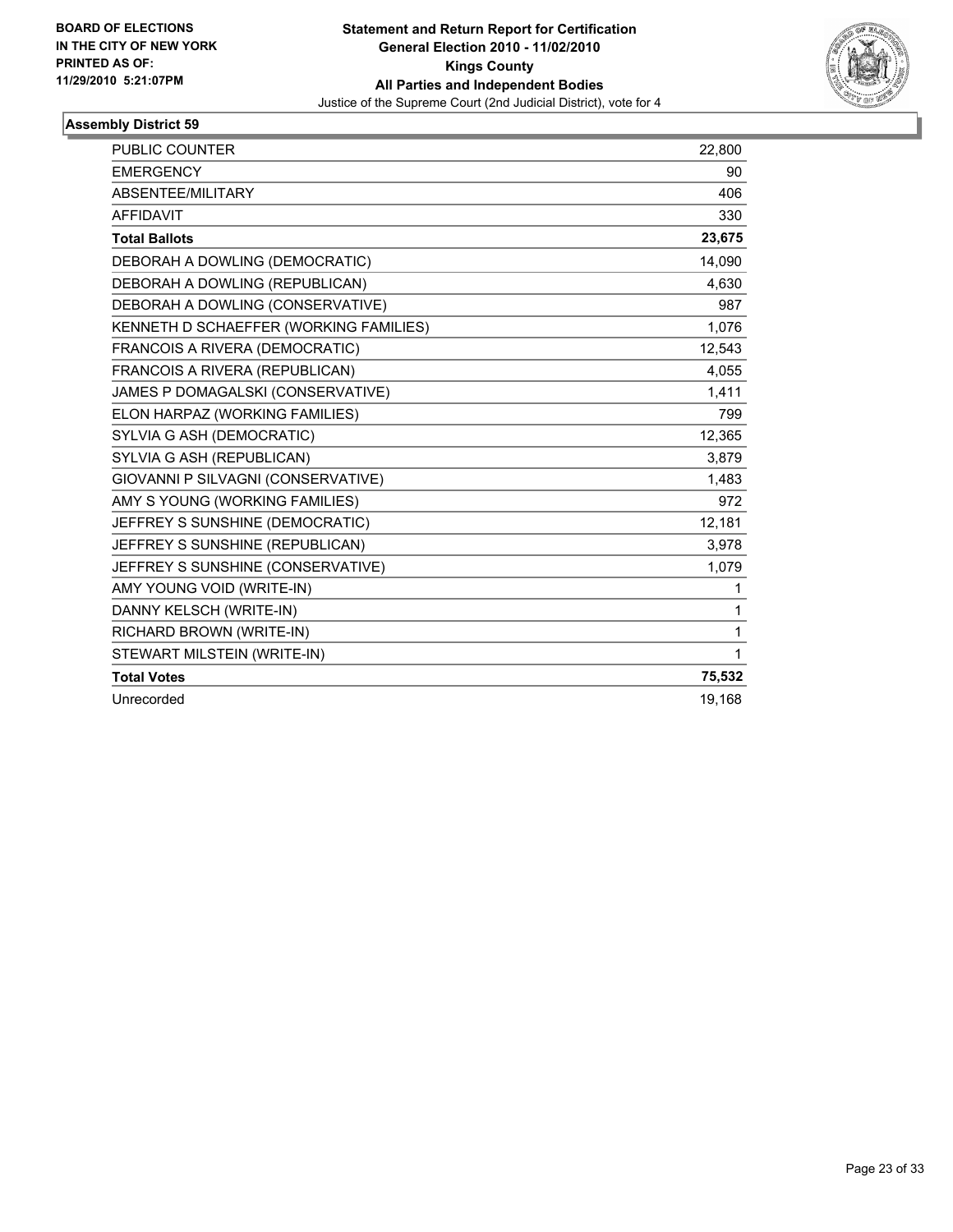

| PUBLIC COUNTER                         | 8,866  |
|----------------------------------------|--------|
| <b>EMERGENCY</b>                       | 0      |
| ABSENTEE/MILITARY                      | 189    |
| <b>AFFIDAVIT</b>                       | 140    |
| <b>Total Ballots</b>                   | 9,239  |
| DEBORAH A DOWLING (DEMOCRATIC)         | 3,707  |
| DEBORAH A DOWLING (REPUBLICAN)         | 2,789  |
| DEBORAH A DOWLING (CONSERVATIVE)       | 750    |
| KENNETH D SCHAEFFER (WORKING FAMILIES) | 555    |
| FRANCOIS A RIVERA (DEMOCRATIC)         | 3,300  |
| FRANCOIS A RIVERA (REPUBLICAN)         | 2,444  |
| JAMES P DOMAGALSKI (CONSERVATIVE)      | 982    |
| ELON HARPAZ (WORKING FAMILIES)         | 455    |
| SYLVIA G ASH (DEMOCRATIC)              | 3,217  |
| SYLVIA G ASH (REPUBLICAN)              | 2,351  |
| GIOVANNI P SILVAGNI (CONSERVATIVE)     | 1,018  |
| AMY S YOUNG (WORKING FAMILIES)         | 610    |
| JEFFREY S SUNSHINE (DEMOCRATIC)        | 3,313  |
| JEFFREY S SUNSHINE (REPUBLICAN)        | 2,406  |
| JEFFREY S SUNSHINE (CONSERVATIVE)      | 778    |
| ALAN AJA (WRITE-IN)                    | 1      |
| AMY YOUNG VOID (WRITE-IN)              | 2      |
| ANDREW HICKEY (WRITE-IN)               | 1      |
| AXL ROSE (WRITE-IN)                    | 1      |
| DAN GRINKEVAH (WRITE-IN)               | 1      |
| DEBORAH A DOWLING VOID (WRITE-IN)      | 1      |
| DUFF MCKAGAN (WRITE-IN)                | 1      |
| <b>GREGORY MONTE (WRITE-IN)</b>        | 1      |
| IZZY STRADLIN (WRITE-IN)               | 1      |
| LLAM MCCARE (WRITE-IN)                 | 1      |
| LORRAINE CURRY (WRITE-IN)              | 1      |
| MICHAEL MCFARLAND (WRITE-IN)           | 1      |
| MONA HATAM (WRITE-IN)                  | 1      |
| SAUL HUDSON (WRITE-IN)                 | 1      |
| <b>Total Votes</b>                     | 28,690 |
| Unrecorded                             | 8,266  |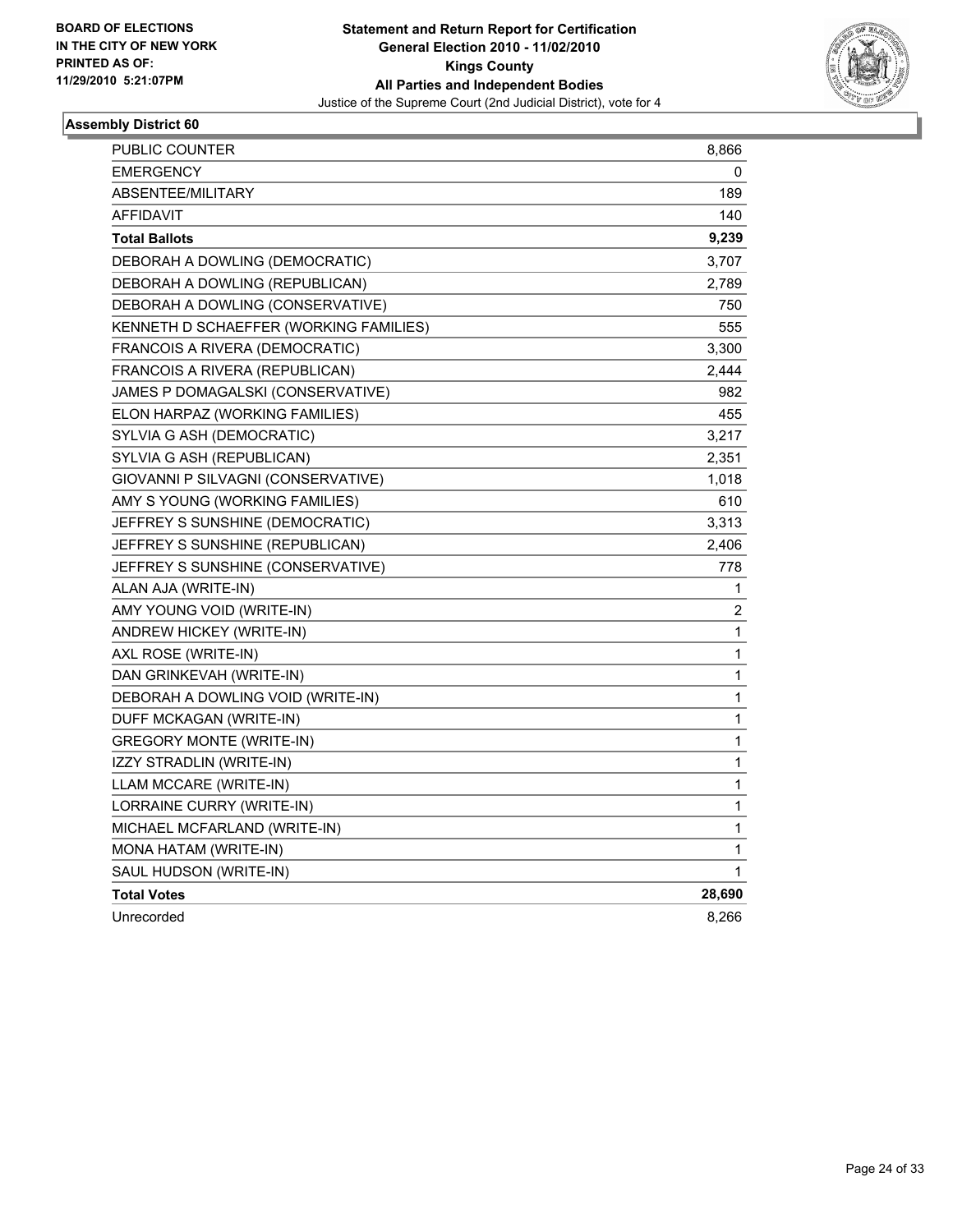

| PUBLIC COUNTER                         | 393,292 |
|----------------------------------------|---------|
| <b>EMERGENCY</b>                       | 350     |
| ABSENTEE/MILITARY                      | 7,280   |
| AFFIDAVIT                              | 8,988   |
| <b>Total Ballots</b>                   | 411,705 |
| DEBORAH A DOWLING (DEMOCRATIC)         | 243,686 |
| DEBORAH A DOWLING (REPUBLICAN)         | 56,753  |
| DEBORAH A DOWLING (CONSERVATIVE)       | 10,439  |
| KENNETH D SCHAEFFER (WORKING FAMILIES) | 35,497  |
| FRANCOIS A RIVERA (DEMOCRATIC)         | 219,100 |
| FRANCOIS A RIVERA (REPUBLICAN)         | 50,356  |
| JAMES P DOMAGALSKI (CONSERVATIVE)      | 14,105  |
| ELON HARPAZ (WORKING FAMILIES)         | 30,789  |
| SYLVIA G ASH (DEMOCRATIC)              | 214,283 |
| SYLVIA G ASH (REPUBLICAN)              | 48,885  |
| GIOVANNI P SILVAGNI (CONSERVATIVE)     | 14,492  |
| AMY S YOUNG (WORKING FAMILIES)         | 35,035  |
| JEFFREY S SUNSHINE (DEMOCRATIC)        | 212,130 |
| JEFFREY S SUNSHINE (REPUBLICAN)        | 49,156  |
| JEFFREY S SUNSHINE (CONSERVATIVE)      | 11,249  |
| ABBY SUBAK (WRITE-IN)                  | 1       |
| ABRAHAM BUCHINGER (WRITE-IN)           | 2       |
| ADAM GAHALAGE (WRITE-IN)               | 1       |
| ADAM HARDEN (WRITE-IN)                 | 1       |
| ALAN AJA (WRITE-IN)                    | 1       |
| ALAN LEVY (WRITE-IN)                   | 1       |
| ALAN SHORE (WRITE-IN)                  | 1       |
| ALEX ARELLANO (WRITE-IN)               | 1       |
| ALEX GOLDENBERG (WRITE-IN)             | 1       |
| ALFRED E NEWMAN (WRITE-IN)             | 2       |
| ALICE VARON (WRITE-IN)                 | 1       |
| ALLISON GUTTU (WRITE-IN)               | 1       |
| ALTON MADDOX (WRITE-IN)                | 1       |
| AMY YOUNG VOID (WRITE-IN)              | 3       |
| ANDER M. CUOMO (WRITE-IN)              | 1       |
| ANDREW HICKEY (WRITE-IN)               | 1       |
| ANN SCHNEIDER (WRITE-IN)               | 1       |
| ANNETTE FRANKLIN (WRITE-IN)            | 2       |
| ARJUN JANAH (WRITE-IN)                 | 1       |
| ARTHUR SISSER (WRITE-IN)               | 1       |
| ASHOKA JEGROO (WRITE-IN)               | 1       |
| ATTICUS FINCH (WRITE-IN)               | 1       |
| AUDEN WILSON (WRITE-IN)                | 1       |
| AUTHOR GOLDBERG (WRITE-IN)             | 1       |
| AXL ROSE (WRITE-IN)                    | 1       |
| <b>BARACK OBAMA (WRITE-IN)</b>         | 2       |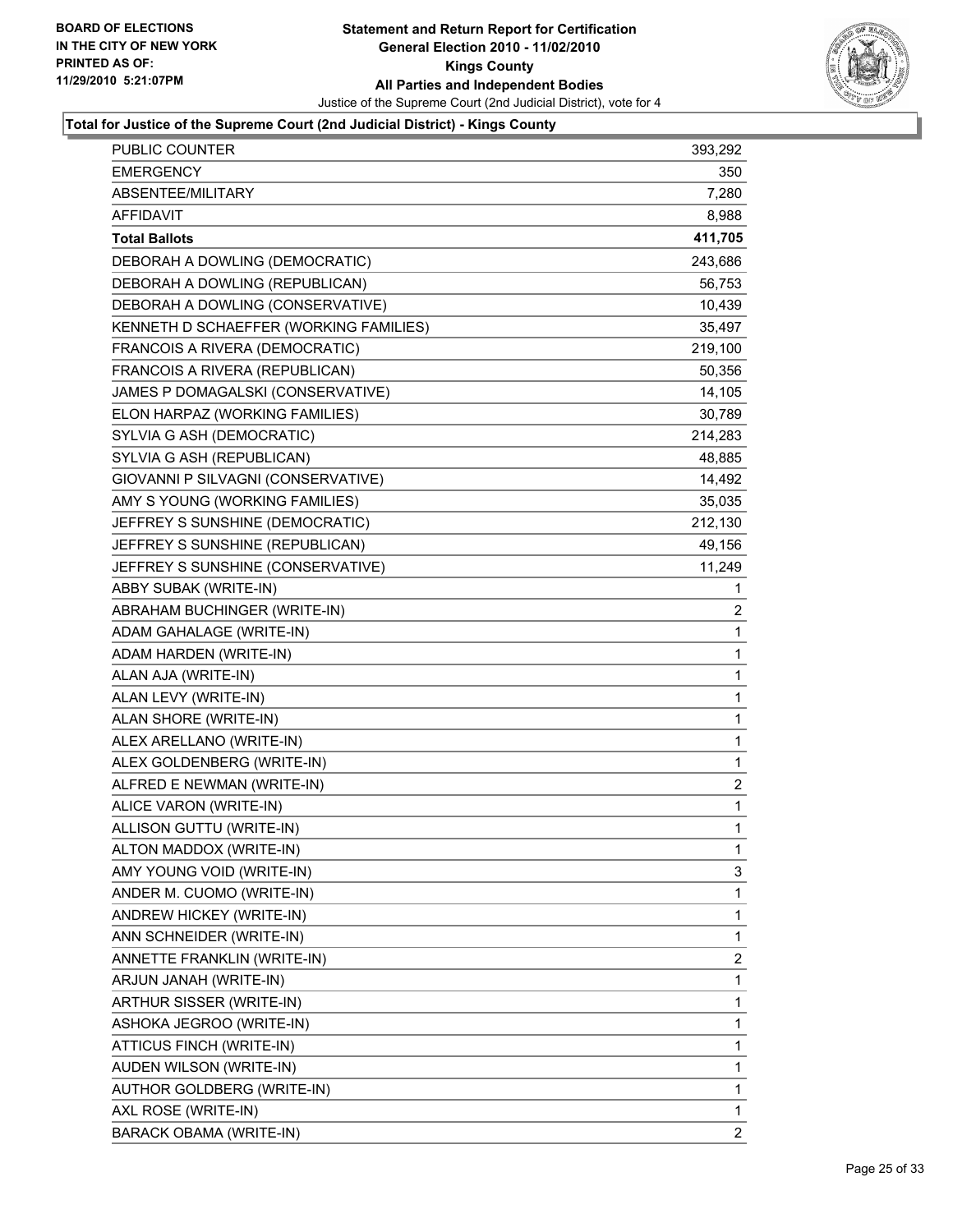

| BARAK OBAMA (WRITE-IN)            | 1 |
|-----------------------------------|---|
| <b>BARRY ROSENBERG (WRITE-IN)</b> | 1 |
| BERYL JONES WOODEN (WRITE-IN)     | 1 |
| BETH KENNELLY (WRITE-IN)          | 1 |
| BETTY KITTRELL (WRITE-IN)         | 1 |
| BETTY WILLIAMS (WRITE-IN)         | 2 |
| BIOLA JESE (WRITE-IN)             | 1 |
| <b>BLAKE WILSON (WRITE-IN)</b>    | 1 |
| <b>BRANDON DOWNING (WRITE-IN)</b> | 1 |
| BRET FAVRE (WRITE-IN)             | 1 |
| BRIAN BURSLYN (WRITE-IN)          | 1 |
| BRIAN COSGLOVE (WRITE-IN)         | 1 |
| BRIAN JENKINS (WRITE-IN)          | 1 |
| BRIAN MURPHY (WRITE-IN)           | 1 |
| BRIAN NEWMAN (WRITE-IN)           | 1 |
| <b>BRUCE BLAKEMAN (WRITE-IN)</b>  | 2 |
| CALRNA MUNIZ (WRITE-IN)           | 1 |
| CARL KRUGER (WRITE-IN)            | 1 |
| CARY NOSOWITZ (WRITE-IN)          | 1 |
| CHAIM GRENTURY (WRITE-IN)         | 1 |
| CHALKY WHITE (WRITE-IN)           | 1 |
| CHARLES FINKELSTEIN (WRITE-IN)    | 1 |
| CHARLIE BROWN (WRITE-IN)          | 1 |
| CHASE MADAR (WRITE-IN)            | 1 |
| CHERYL L MERGER (WRITE-IN)        | 1 |
| CHRISTOPHER G. REID (WRITE-IN)    | 1 |
| CLIF CREPEAN (WRITE-IN)           | 1 |
| CLIFFORD CALLENDER (WRITE-IN)     | 1 |
| COLIN PETTY (WRITE-IN)            | 1 |
| COLT SIKSHOOTER (WRITE-IN)        | 1 |
| COMEONE QUALIFID (WRITE-IN)       | 1 |
| CORY PROVOST (WRITE-IN)           | 1 |
| CRAIG CAUDILL (WRITE-IN)          | 1 |
| D DUCK (WRITE-IN)                 | 1 |
| DAN CURRY (WRITE-IN)              | 1 |
| DAN DONOVAN (WRITE-IN)            | 1 |
| DAN GRINKEVAH (WRITE-IN)          | 1 |
| DAN HAGERVIK (WRITE-IN)           | 1 |
| DAN RATHER (WRITE-IN)             | 1 |
| DAN TARNOPOL (WRITE-IN)           | 1 |
| DANICL ROBERT (WRITE-IN)          | 1 |
| DANIEL L FELDMAN (WRITE-IN)       | 1 |
| DANNY KELSCH (WRITE-IN)           | 1 |
| DAVID BLOOMFIELD (WRITE-IN)       | 1 |
| DAVID GALALIS (WRITE-IN)          | 1 |
| DAVID LEVY (WRITE-IN)             | 1 |
|                                   |   |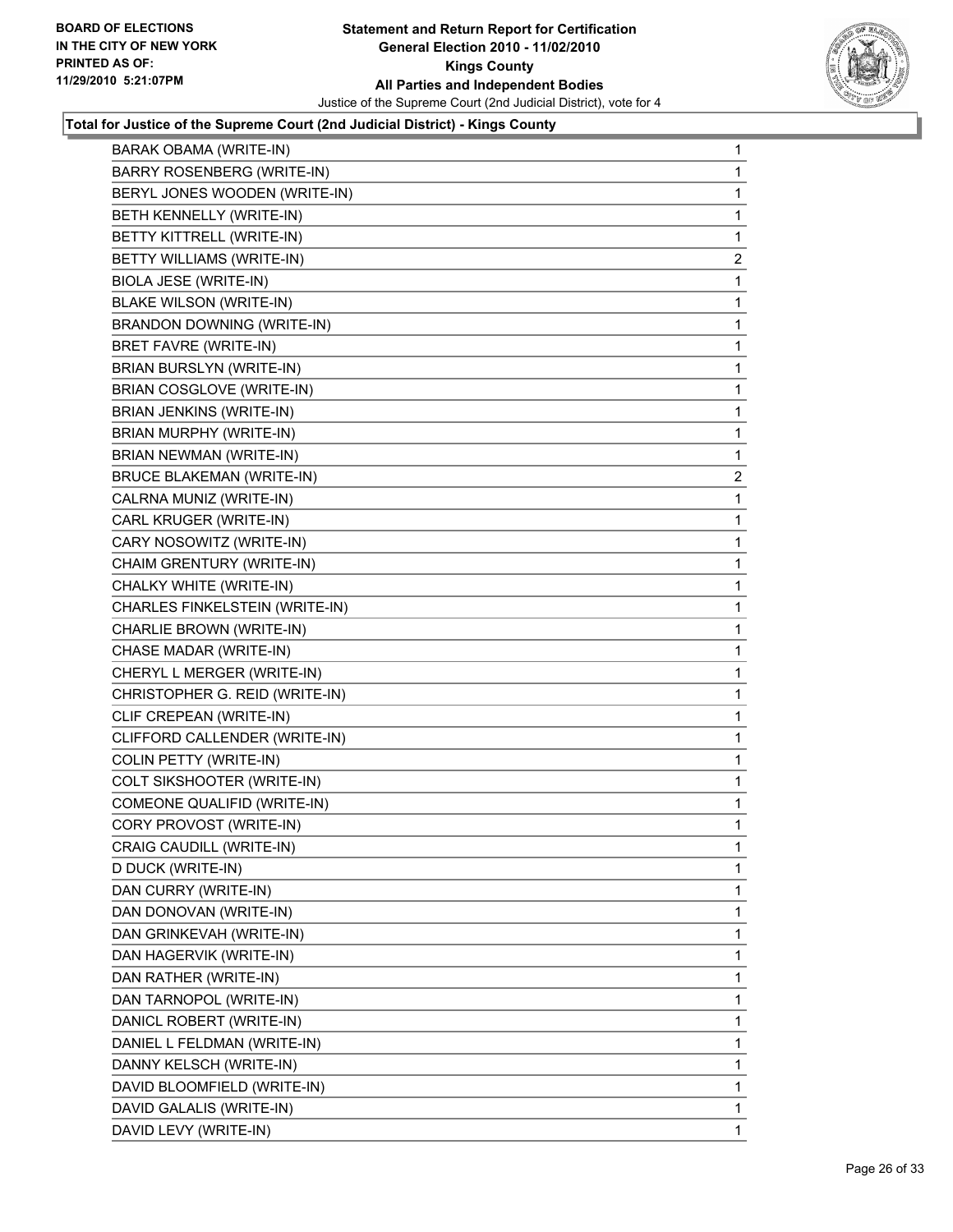

| DEBAROH CHIMES (WRITE-IN)         | 1            |
|-----------------------------------|--------------|
| DEBORAH A DOWLING VOID (WRITE-IN) | 1            |
| DEBURAN KATZNELSON (WRITE-IN)     | 1            |
| DEDORIN DOWLING (WRITE-IN)        | 1            |
| DENNIS JUKOFIKY (WRITE-IN)        | 1            |
| DIANA WILDON (WRITE-IN)           | 1            |
| DICK GREGORY (WRITE-IN)           | 1            |
| DONALD JONES (WRITE-IN)           | $\mathbf{2}$ |
| DONALD KENNELLY (WRITE-IN)        | 1            |
| DR A CHOICE (WRITE-IN)            | 1            |
| DUFF MCKAGAN (WRITE-IN)           | 1            |
| ECKAM POOKAM (WRITE-IN)           | 2            |
| ED KOCH (WRITE-IN)                | 1            |
| EDDIE RAHMEY (WRITE-IN)           | 1            |
| ELAN NARPAZ (WRITE-IN)            | 1            |
| ELIOT L SPITZER (WRITE-IN)        | 1            |
| ELLA MCFRITZ (WRITE-IN)           | 1            |
| ELMER FUDD (WRITE-IN)             | 1            |
| ELVZER KOWALSKY (WRITE-IN)        | 1            |
| EMILY GITTER (WRITE-IN)           | 1            |
| ERIC CARTMAN (WRITE-IN)           | 1            |
| ERIC KOSLOFSKY (WRITE-IN)         | 1            |
| ERIC MCCLURE (WRITE-IN)           | 1            |
| ERIC TABONE (WRITE-IN)            | 1            |
| ERNEST HEMINGWAY (WRITE-IN)       | 1            |
| ESTHER SAVETSKY (WRITE-IN)        | 1            |
| ETHON LACOOX (WRITE-IN)           | 1            |
| EVA BARBOUR (WRITE-IN)            | 1            |
| EVOT WAGNER (WRITE-IN)            | 1            |
| FELA KUTI (WRITE-IN)              | 1            |
| FELE KUTI (WRITE-IN)              | 1            |
| FISCUS TREE (WRITE-IN)            | 1            |
| FRANCIS RIVERA (WRITE-IN)         | 1            |
| FRANK FASULL (WRITE-IN)           | $\mathbf{1}$ |
| FRED ISQUITA (WRITE-IN)           | 1            |
| FUHRER WILLAMSBURG (WRITE-IN)     | 1            |
| GARY TSE (WRITE-IN)               | 1            |
| GAVIN KEARNEY (WRITE-IN)          | 1            |
| <b>GENE RUSSIANOFF (WRITE-IN)</b> | 1            |
| GEOFF GOLDSON (WRITE-IN)          | 1            |
| <b>GEORGE ALORO (WRITE-IN)</b>    | 1            |
| GEORGE W. BUSH (WRITE-IN)         | 1            |
| <b>GERALD KELLY (WRITE-IN)</b>    | 1            |
| GIOVANNIE SILVAGNI (WRITE-IN)     | 1            |
| <b>GLEN E SINGER (WRITE-IN)</b>   | 2            |
| GLORIA MATTERA (WRITE-IN)         | 1            |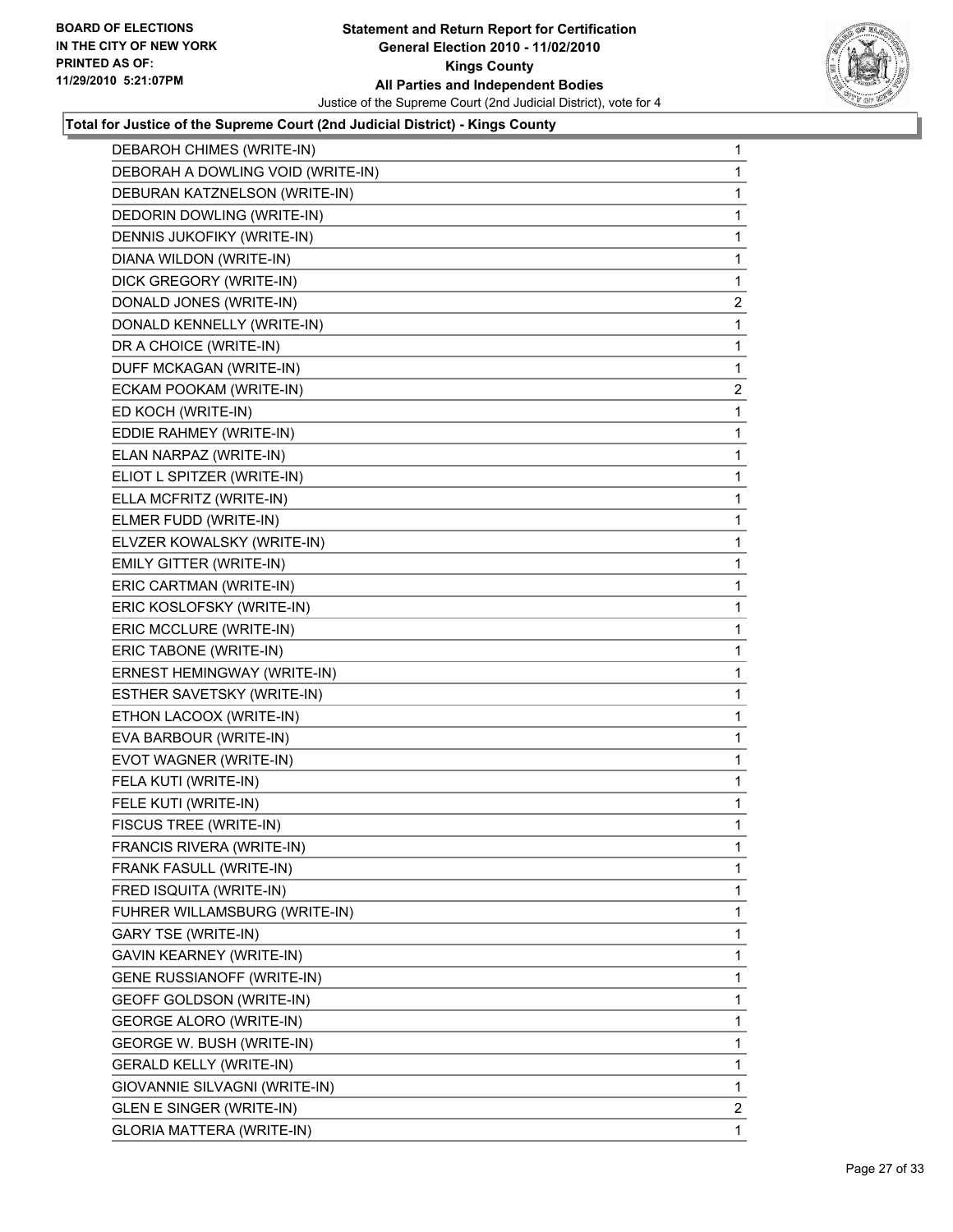

| <b>GRACE LEVY (WRITE-IN)</b>    | 1 |
|---------------------------------|---|
| <b>GREGORY MONTE (WRITE-IN)</b> | 1 |
| <b>GROUCHO MARK (WRITE-IN)</b>  | 1 |
| GROUCHO MAXX (WRITE-IN)         | 1 |
| H HOUND (WRITE-IN)              | 1 |
| HANTS THOMPSON (WRITE-IN)       | 1 |
| HARRIETT THOMAS (WRITE-IN)      | 1 |
| HARRY HACK (WRITE-IN)           | 1 |
| HARVEY DENT (WRITE-IN)          | 1 |
| HARVEY MILK (WRITE-IN)          | 1 |
| HASSAN BARKSDULE (WRITE-IN)     | 1 |
| HENRIEMAN HACK (WRITE-IN)       | 1 |
| HENRY ROGERS (WRITE-IN)         | 1 |
| HILLARY IROFF (WRITE-IN)        | 1 |
| HONEY HACK (WRITE-IN)           | 1 |
| HOWARD GRAWBARD (WRITE-IN)      | 1 |
| HOWARD MENDELSOTTN (WRITE-IN)   | 1 |
| HUNK HACK (WRITE-IN)            | 1 |
| IAN D GIRSHEK (WRITE-IN)        | 6 |
| IAN ROBERTS (WRITE-IN)          | 1 |
| IRVING TRENCH (WRITE-IN)        | 1 |
| ISRAEL GLASSER (WRITE-IN)       | 1 |
| <b>ISREAL LIGHT (WRITE-IN)</b>  | 1 |
| IZZY STRADLIN (WRITE-IN)        | 1 |
| J EDGAR HOOVE (WRITE-IN)        | 1 |
| JACK TRADA (WRITE-IN)           | 1 |
| JACKE RAHMEY (WRITE-IN)         | 1 |
| JACOB CONVAN (WRITE-IN)         | 1 |
| JALILA BELL (WRITE-IN)          | 1 |
| JAMES DOMAGATASKI (WRITE-IN)    | 1 |
| JAMES DOMAGATE (WRITE-IN)       | 1 |
| JAMES LANE (WRITE-IN)           | 2 |
| JED KIM (WRITE-IN)              | 1 |
| JEFFREY KOING (WRITE-IN)        | 1 |
| JENNIFER M. TURNER (WRITE-IN)   | 1 |
| JENNIFER SKIDMORE (WRITE-IN)    | 2 |
| JEREMY POPE (WRITE-IN)          | 1 |
| JERRY AMALFITANO (WRITE-IN)     | 1 |
| JESSICA MENDELSOTTN (WRITE-IN)  | 1 |
| JIMMY CORRIGAN (WRITE-IN)       | 1 |
| JIMMY MCMILLAN (WRITE-IN)       | 6 |
| JIMMY MCMILLIAN (WRITE-IN)      | 1 |
| JOE BELLO (WRITE-IN)            | 1 |
| JOE HILL (WRITE-IN)             | 1 |
| JOE SMITH (WRITE-IN)            | 1 |
| JOEL BACRRATH (WRITE-IN)        | 1 |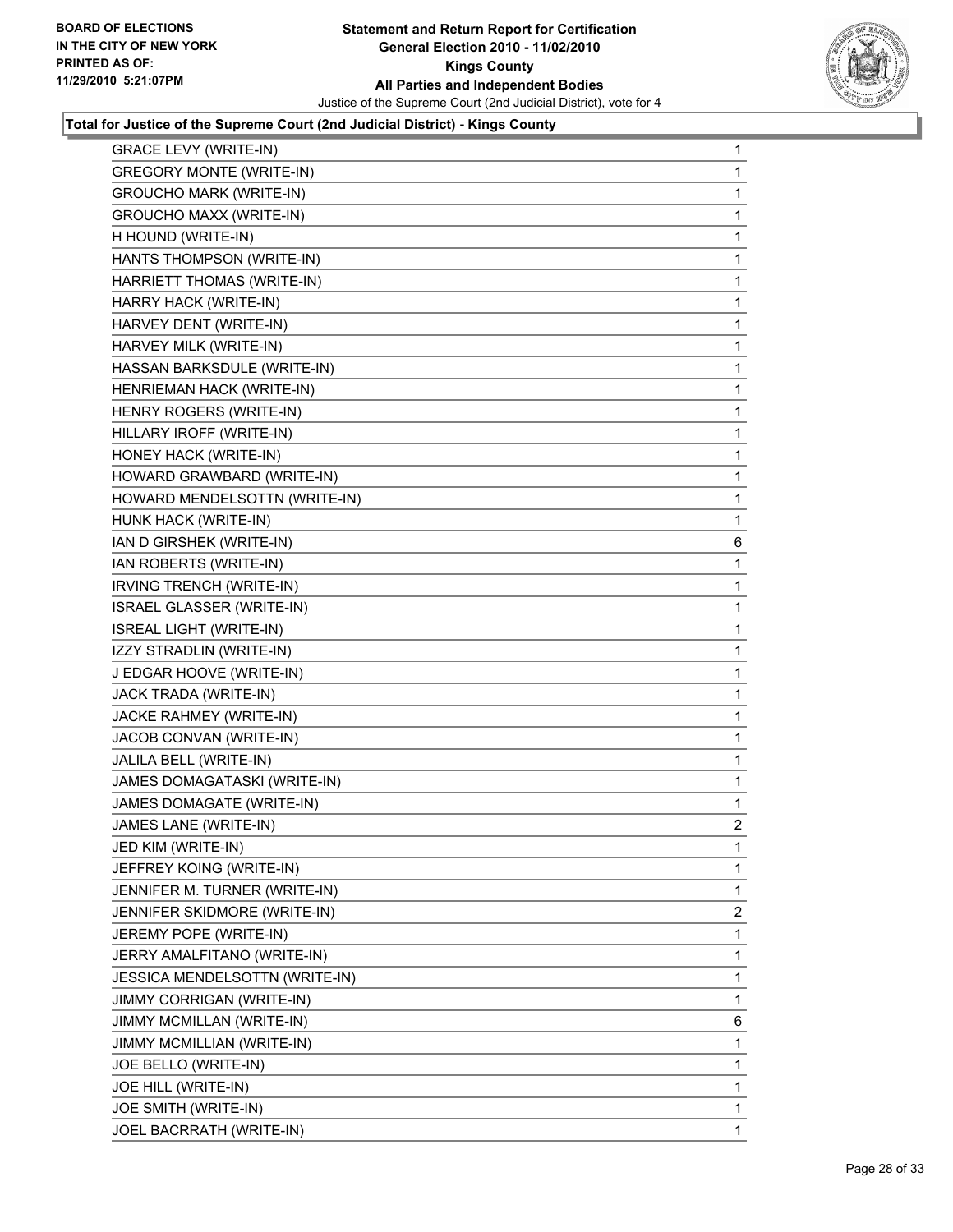

| JOEL STEIN (WRITE-IN)           | 1              |
|---------------------------------|----------------|
| JOHN C DOE (WRITE-IN)           | 1              |
| JOHN COLTRANE (WRITE-IN)        | 1              |
| JOHN D DOE (WRITE-IN)           | 1              |
| JOHN DANZI (WRITE-IN)           | 1              |
| JOHN E DOE (WRITE-IN)           | 1              |
| JOHN F DOE (WRITE-IN)           | 1              |
| JOHN M HOLT (WRITE-IN)          | 1              |
| JOHN STEWART (WRITE-IN)         | 1              |
| JOHN VESSEY (WRITE-IN)          | 1              |
| JOHN WILSON CORTES (WRITE-IN)   | 1              |
| JOHNNY DARKNESS (WRITE-IN)      | 1              |
| JON STEWART (WRITE-IN)          | $\mathbf{2}$   |
| JONAMON GARCES (WRITE-IN)       | 1              |
| JONATHAN HAYRS (WRITE-IN)       | 1              |
| JORDAN LINT (WRITE-IN)          | 1              |
| JOSE ARELLANO JR (WRITE-IN)     | $\overline{c}$ |
| JOSEPH DAGASTINO (WRITE-IN)     | 1              |
| JOSEPH KRUMMEL (WRITE-IN)       | 1              |
| JOSEPH LACEY (WRITE-IN)         | 1              |
| JOSEPH WAKAL (WRITE-IN)         | 1              |
| JUDGE JUDY (WRITE-IN)           | 2              |
| JUDITH KATE (WRITE-IN)          | 1              |
| JUDY LEVY (WRITE-IN)            | 1              |
| JUDY SHEINDLIN (WRITE-IN)       | 1              |
| JULRE RENDELMON (WRITE-IN)      | 1              |
| JUNIOR PERSILO (WRITE-IN)       | 1              |
| KALMEN MASRI (WRITE-IN)         | 1              |
| KARIN K ORENSTEIN (WRITE-IN)    | $\overline{c}$ |
| KATE ZIDAR (WRITE-IN)           | 1              |
| KEISTIN DAVIS (WRITE-IN)        | 1              |
| KEVIN CAPUCK (WRITE-IN)         | 1              |
| <b>KRISTIN DAVIS (WRITE-IN)</b> | 3              |
| <b>KRYSTOF LACH (WRITE-IN)</b>  | 1              |
| KUI BARKSDULE (WRITE-IN)        | 1              |
| KURT VORREGAT (WRITE-IN)        | 1              |
| LADY GAGA (WRITE-IN)            | 1              |
| LEO KREISNER (WRITE-IN)         | 1              |
| LEONARD WEINGLASS (WRITE-IN)    | 1              |
| LERRY CLICK (WRITE-IN)          | 1              |
| LEVONND JOPES (WRITE-IN)        | 1              |
| LEWANNE JONES (WRITE-IN)        | 1              |
| LISA GALAIS (WRITE-IN)          | 1              |
| LISA KUTUN (WRITE-IN)           | 1              |
| LISA WATSON (WRITE-IN)          | 1              |
| LIZ JOHNSTONE (WRITE-IN)        | 1              |
|                                 |                |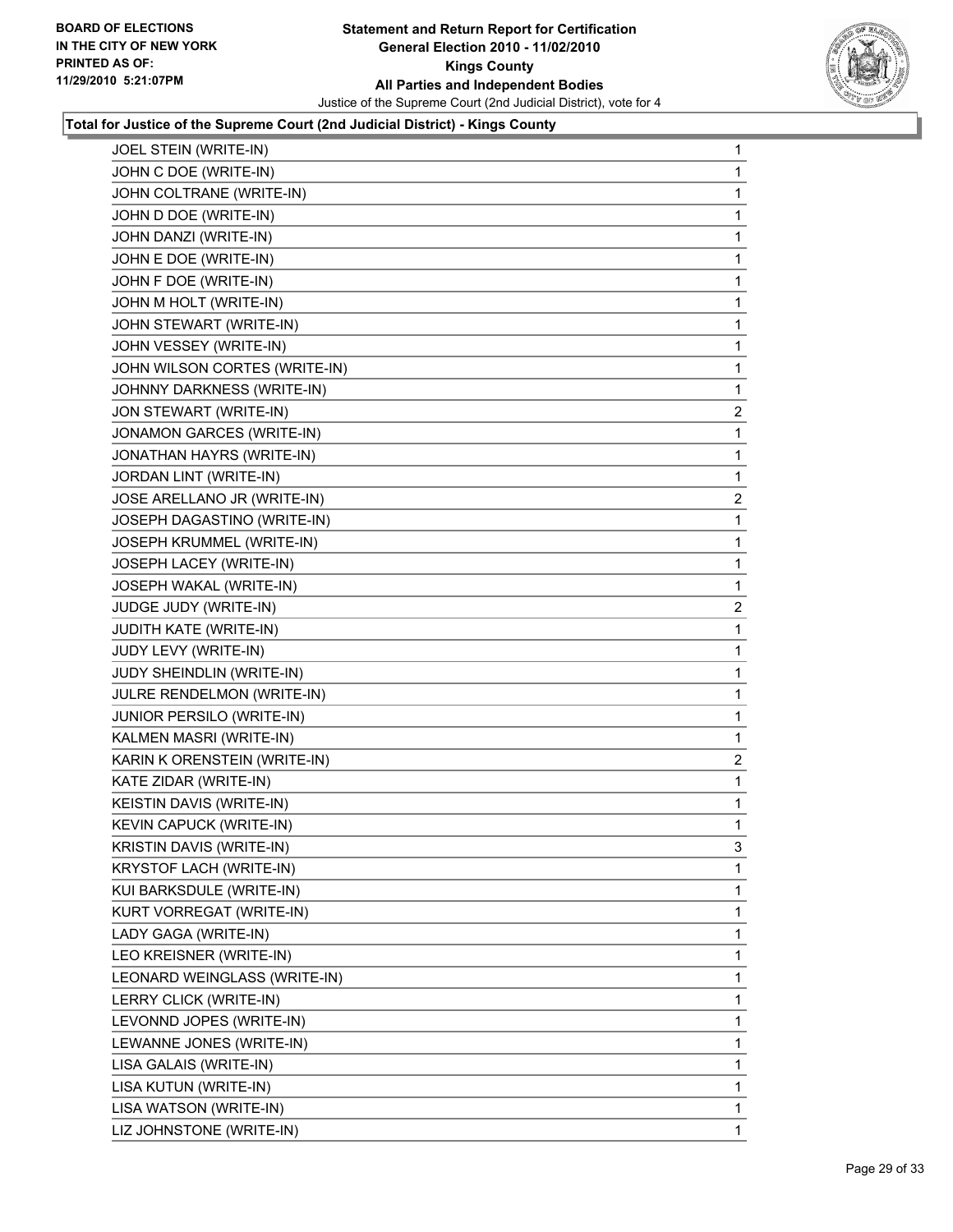

| LLAM MCCARE (WRITE-IN)            | 1 |
|-----------------------------------|---|
| LOLA WATTS (WRITE-IN)             | 1 |
| LORRAINE CURRY (WRITE-IN)         | 1 |
| LUCRETIA JOHN (WRITE-IN)          | 1 |
| LUCRETIA REGINA POTTER (WRITE-IN) | 1 |
| LUMI ROLLEY (WRITE-IN)            | 1 |
| MACUANNE MACIAS (WRITE-IN)        | 1 |
| MALCOLM KHAN (WRITE-IN)           | 1 |
| MARCOS MASRI (WRITE-IN)           | 1 |
| MARGARITA LOPEZ TORRES (WRITE-IN) | 1 |
| MARIANNE ITAK (WRITE-IN)          | 2 |
| MARK FRIEDMAN (WRITE-IN)          | 2 |
| MARK SANCHEZ (WRITE-IN)           | 1 |
| MARK WEINER (WRITE-IN)            | 1 |
| MARLEYS DIAME (WRITE-IN)          | 1 |
| MARTIN NEEDLEMAN (WRITE-IN)       | 1 |
| MARTY MARKOWITZ (WRITE-IN)        | 1 |
| MARVA KING SMITH (WRITE-IN)       | 1 |
| MARY HACK (WRITE-IN)              | 1 |
| MARY KASLOW (WRITE-IN)            | 1 |
| MASHE HERZBERG (WRITE-IN)         | 1 |
| MATEUSE HALAWA (WRITE-IN)         | 1 |
| MATT SLAY (WRITE-IN)              | 1 |
| MATTHEW E RESNICK (WRITE-IN)      | 1 |
| MATTHEW F. COOPER (WRITE-IN)      | 1 |
| MEGAN HAZLE (WRITE-IN)            | 1 |
| MELISSA MARK VIVERITO (WRITE-IN)  | 1 |
| <b>MESHALEN BAUER (WRITE-IN)</b>  | 1 |
| MICHAEL BAEL (WRITE-IN)           | 1 |
| MICHAEL DOUGAN (WRITE-IN)         | 1 |
| MICHAEL HILLER (WRITE-IN)         | 2 |
| MICHAEL MCFARLAND (WRITE-IN)      | 1 |
| MICHAEL MCMAHON (WRITE-IN)        | 1 |
| MICHAEL PETIPAS (WRITE-IN)        | 1 |
| MICHAEL WIDDEN (WRITE-IN)         | 1 |
| MIKHAIL SHEQHKER (WRITE-IN)       | 1 |
| MINDY STOFF (WRITE-IN)            | 1 |
| MINNIE MOUSE (WRITE-IN)           | 1 |
| MIRA KHAVYLYA (WRITE-IN)          | 1 |
| MONA HATAM (WRITE-IN)             | 1 |
| MOSHE HERTZOG (WRITE-IN)          | 4 |
| MOSHE SAULOWITZ (WRITE-IN)        | 2 |
| MUMAY GOSS (WRITE-IN)             | 1 |
| NAVEED MOHAMMAD (WRITE-IN)        | 1 |
| NED FLANDERS (WRITE-IN)           | 1 |
| NIASAN DAVIS (WRITE-IN)           | 1 |
|                                   |   |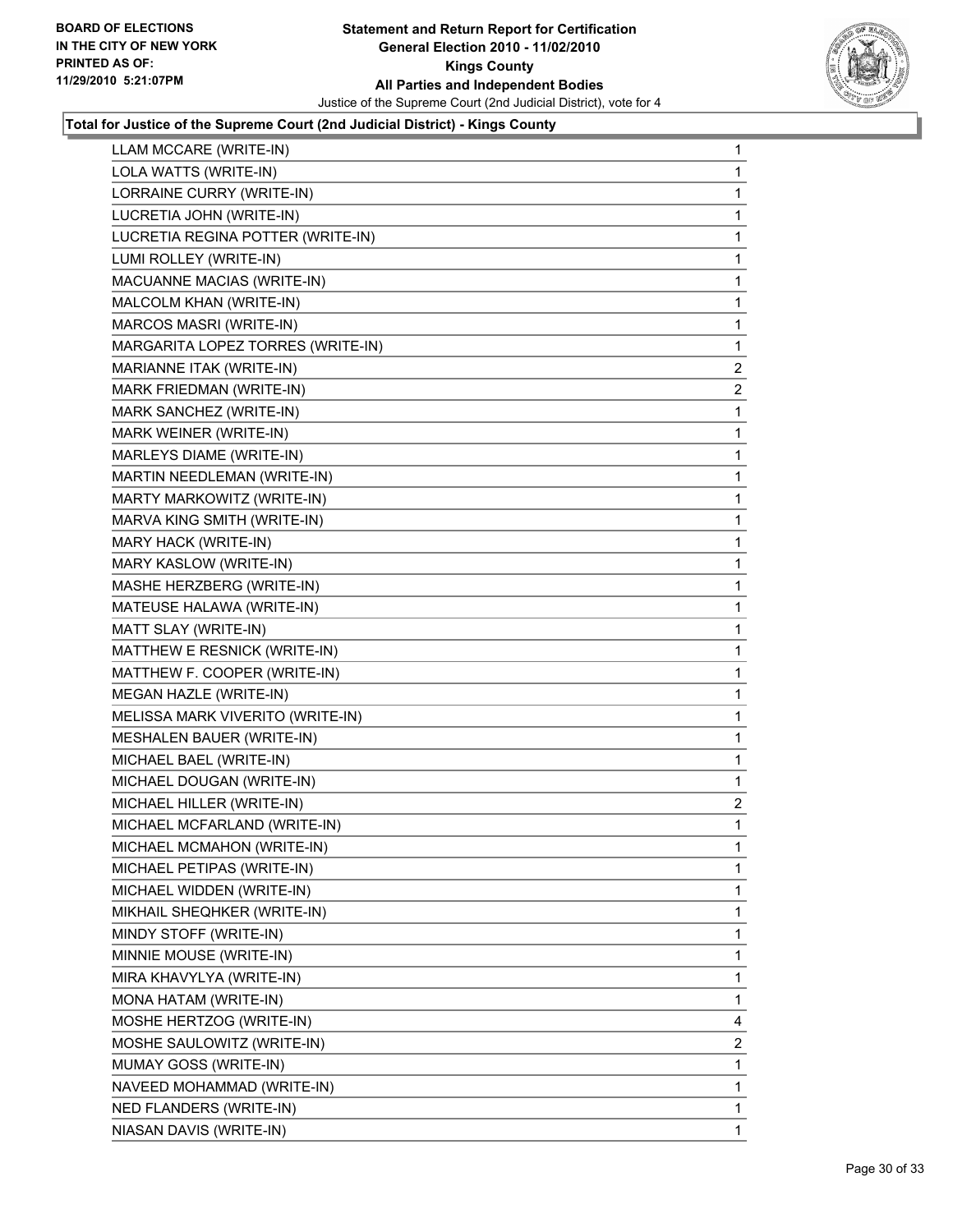

| NICKY VASSEN (WRITE-IN)         | 1              |
|---------------------------------|----------------|
| NIKI MINAJ (WRITE-IN)           | 1              |
| NOACH DEAR (WRITE-IN)           | 4              |
| NOAM CHOMSKY (WRITE-IN)         | 1              |
| NOEL A HIDALGO (WRITE-IN)       | 1              |
| NOLAND EARL (WRITE-IN)          | 1              |
| NORM CHAMAKY (WRITE-IN)         | 1              |
| NORMAN SIEGEL (WRITE-IN)        | 1              |
| <b>NORMAN THOMAS (WRITE-IN)</b> | 1              |
| OWEN MARSHALL (WRITE-IN)        | 1              |
| PARIS HARVEY (WRITE-IN)         | 4              |
| PAUL FRITSKY (WRITE-IN)         | $\overline{2}$ |
| PAUL REUBENS (WRITE-IN)         | 1              |
| PEIRS DROMS (WRITE-IN)          | $\mathbf{1}$   |
| PENNY BARKER (WRITE-IN)         | 1              |
| PERRY MASON (WRITE-IN)          | 1              |
| PETE SEEGER (WRITE-IN)          | 1              |
| PETE SERGER (WRITE-IN)          | 1              |
| PETER ITAK (WRITE-IN)           | $\mathbf{2}$   |
| PETER KINOY (WRITE-IN)          | 1              |
| PHILIP DREIZEN (WRITE-IN)       | 1              |
| PINNY HELLER (WRITE-IN)         | 1              |
| PROF GRIFR (WRITE-IN)           | 1              |
| PUPA RABI (WRITE-IN)            | 1              |
| PUTTY GRAY (WRITE-IN)           | 1              |
| RABBI JUDU LEVIN (WRITE-IN)     | 1              |
| RACHEL ADAMS (WRITE-IN)         | $\overline{2}$ |
| RACHELLE RAHME (WRITE-IN)       | 1              |
| RALPH NADER (WRITE-IN)          | 1              |
| RANDY CREDICO (WRITE-IN)        | $\overline{2}$ |
| RAYMOND LEVY (WRITE-IN)         | $\mathbf{2}$   |
| REBACA MASRI (WRITE-IN)         | 1              |
| RENEE HAYNES (WRITE-IN)         | 4              |
| REY RYAN (WRITE-IN)             | 1              |
| RICHARD BROWN (WRITE-IN)        | 1              |
| RICHARD HULEY (WRITE-IN)        | 1              |
| RICHARD NOLAN (WRITE-IN)        | $\overline{2}$ |
| ROBERT SHERMAN (WRITE-IN)       | 1              |
| RUDOLPH GIULIANI (WRITE-IN)     | 2              |
| RUSTY BROWN (WRITE-IN)          | 1              |
| SAIDA JOARDER (WRITE-IN)        | 1              |
| SARAH GONZALES (WRITE-IN)       | 2              |
| SAUL HUDSON (WRITE-IN)          | 1              |
| SAVATORE ASTORINA (WRITE-IN)    | 1              |
| SEAN O'BRIEN (WRITE-IN)         | 1              |
| SEKOY MARTIN (WRITE-IN)         | 1              |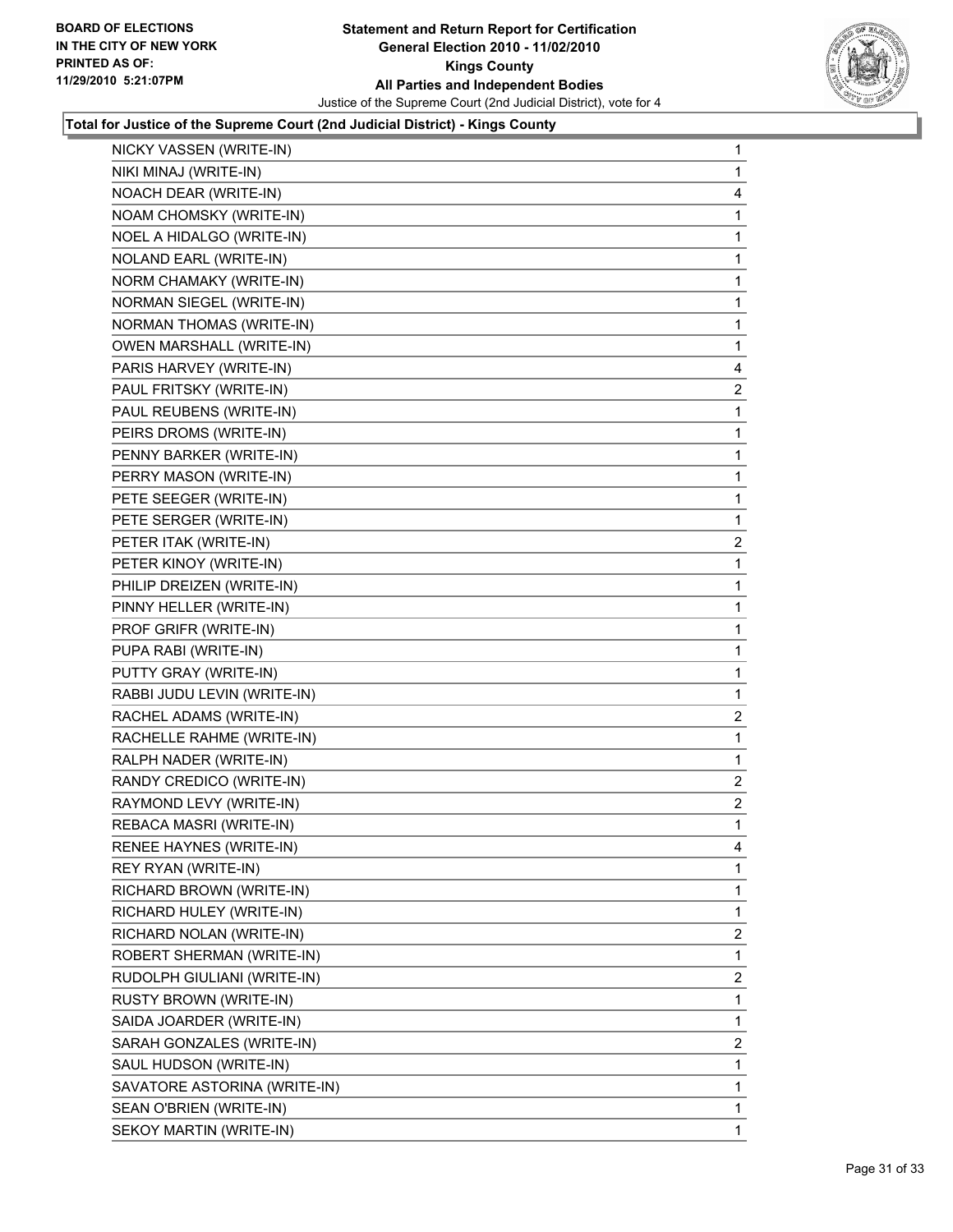

| SHABSI GANZWEIG (WRITE-IN)     | 2                       |
|--------------------------------|-------------------------|
| SHALINI RIDEO (WRITE-IN)       | 1                       |
| SHANEEK MARTIN (WRITE-IN)      | 1                       |
| SHAYA MARCUS (WRITE-IN)        | 1                       |
| SHERYL DAVIS (WRITE-IN)        | $\mathbf 1$             |
| SIMONE HAWKINS (WRITE-IN)      | 1                       |
| STANLEY P. LEHMAN (WRITE-IN)   | 1                       |
| STEPHANE ADAM (WRITE-IN)       | 1                       |
| STEPHEN LAZAR (WRITE-IN)       | 1                       |
| STEPHER P. POKART (WRITE-IN)   | 1                       |
| STEPHON POBLEIN (WRITE-IN)     | 1                       |
| STEVE JARVIS (WRITE-IN)        | 1                       |
| STEWART MILSTEIN (WRITE-IN)    | 1                       |
| SUSAN L CORE (WRITE-IN)        | 1                       |
| SUSAN SUMMER (WRITE-IN)        | 1                       |
| SUSIE MOONBEAM (WRITE-IN)      | 1                       |
| TERRI WILSON (WRITE-IN)        | $\overline{2}$          |
| THERESA WILLIAMS (WRITE-IN)    | 1                       |
| TILL SALZER (WRITE-IN)         | 1                       |
| TODD DUYSSEN (WRITE-IN)        | $\overline{c}$          |
| TOM SHIELDS (WRITE-IN)         | 1                       |
| TUM MOOGAN (WRITE-IN)          | 1                       |
| VICTORIA A. MOSSINO (WRITE-IN) | $\overline{c}$          |
| VIEREAL LAVELLE (WRITE-IN)     | 1                       |
| VINCENT MANTOSCIE (WRITE-IN)   | 1                       |
| VIVI ROSENBERG (WRITE-IN)      | 3                       |
| VIVIA MOREAN (WRITE-IN)        | 2                       |
| VIVIN MORGAN (WRITE-IN)        | 1                       |
| W FLINTSTONE (WRITE-IN)        | 1                       |
| WENDY ALLEN (WRITE-IN)         | 1                       |
| WILLIAM A COLTON (WRITE-IN)    | $\overline{\mathbf{c}}$ |
| WILLIAM SALZMAN (WRITE-IN)     | 4                       |
| WOODY ALLEN (WRITE-IN)         | 1                       |
| YESASHAM KATZ (WRITE-IN)       | 1                       |
| YONATON STEIF (WRITE-IN)       | 1                       |
| <b>Total Votes</b>             | 1,246,356               |
| Unrecorded                     | 400,464                 |